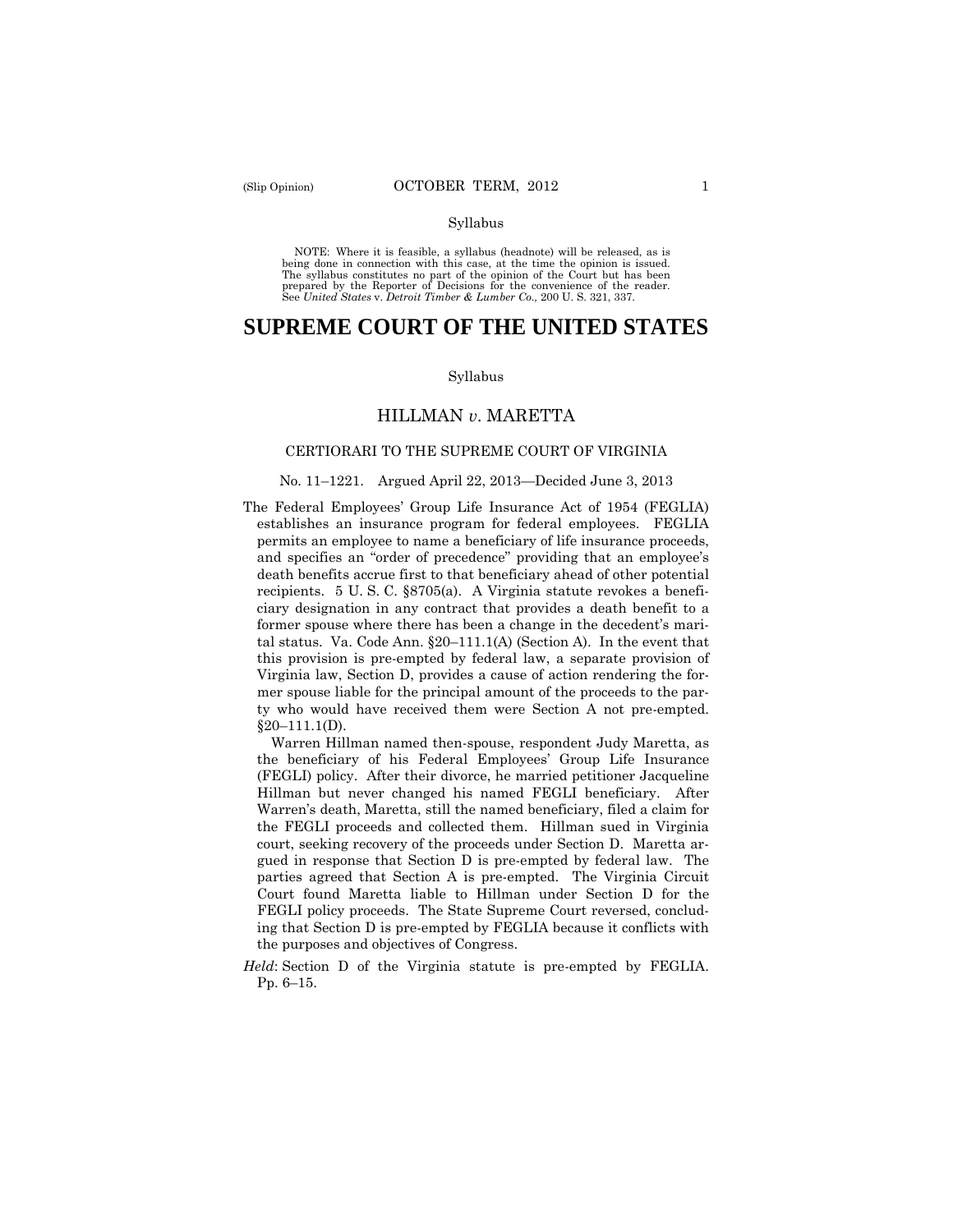#### Syllabus

(a) State law is pre-empted "to the extent of any conflict with a federal statute." *Crosby* v. *National Foreign Trade Council*, 530 U. S. 363, 372. This case raises the question whether Virginia law "stands as an obstacle to the accomplishment and execution of the full purposes and objectives of Congress." *Hines* v. *Davidowitz*, 312 U. S. 52, 67. Pp. 6–13.

(1) To determine whether a state law conflicts with Congress' purposes and objectives, the nature of the federal interest must first be ascertained. *Crosby*, 530 U. S., at 372–373. Two previous cases govern the analysis of the relationship between Section D and FEGLIA here. In *Wissner* v. *Wissner*, 338 U. S. 655, a California court granted a decedent's widow, who was not the named beneficiary of a policy under the federal National Service Life Insurance Act of 1940 (NSLIA), an interest in the insurance proceeds as community property under state law. This Court reversed. Because NSLIA provided that the insured had a right to designate a beneficiary and could change that designation at any time, the Court reasoned that Congress had "spoken with force and clarity in directing that the proceeds belong to the named beneficiary and no other." *Id.*, at 658. The Court addressed a similar question regarding the federal Servicemen's Group Life Insurance Act of 1965 (SGLIA) in *Ridgway* v. *Ridgway*, 454 U. S. 46. There, a Maine court imposed a constructive trust on insurance proceeds paid to a servicemember's widow, the named beneficiary, and ordered that they be paid to the decedent's first wife as required by a divorce decree. Holding the constructive trust pre-empted, the *Ridgway* Court explained that *Wissner* controlled and that SGLIA made clear that "the insured service member possesses the right freely to designate the beneficiary and to alter that choice at any time by communicating the decision in writing to the proper office." *Id*., at 56. Pp. 7–9.

(2) The reasoning in *Wissner* and *Ridgway* applies with equal force here. NSLIA and SGLIA are strikingly similar to FEGLIA, which creates a scheme that gives highest priority to an insured's designated beneficiary, §8705(a), and which underscores that the employee's "right" of designation "cannot be waived or restricted," 5 CFR §843.205(e). Section D interferes with this scheme, because it directs that the proceeds actually belong to someone other than the named beneficiary by creating a cause of action for their recovery by a third party. FEGLIA establishes a clear and predictable procedure for an employee to indicate who the intended beneficiary shall be and evinces Congress' decision to accord federal employees an unfettered freedom of choice in selecting a beneficiary and to ensure the proceeds actually belong to that beneficiary. This conclusion is confirmed by another provision of FEGLIA, §8705(e), which creates a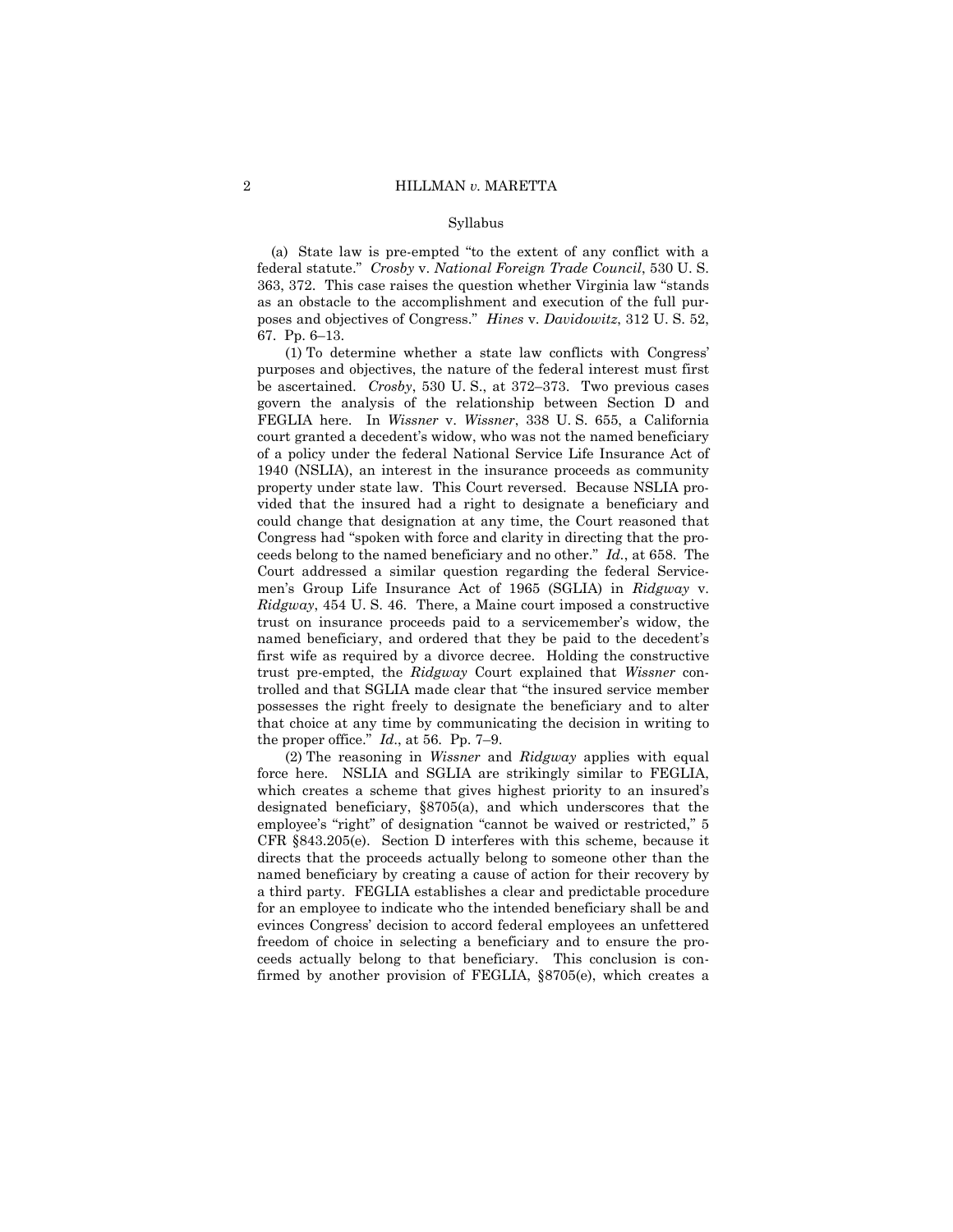### Syllabus

 formed into a general license for state law to override FEGLIA. limited exception to the order of precedence by allowing proceeds to be paid to someone other than the named beneficiary, if, and only if, the requisite documentation is filed with the Government before the employee's death, so that any departure from the beneficiary designation is managed within, not outside, the federal system. If States could make alternative distributions outside the clear procedure Congress established, §8705(e)'s narrow exception would be trans-Pp. 9–13.

(b) Hillman's additional arguments in support of a different result are unpersuasive. Pp. 13–15.

283 Va. 34, 722 S. E. 2d 32, affirmed.

 C. J., and KENNEDY, GINSBURG, BREYER, and KAGAN, JJ., joined, and in SOTOMAYOR, J., delivered the opinion of the Court, in which ROBERTS, which SCALIA, J., joined as to all but footnote 4. THOMAS, J., and ALITO, J., filed opinions concurring in the judgment.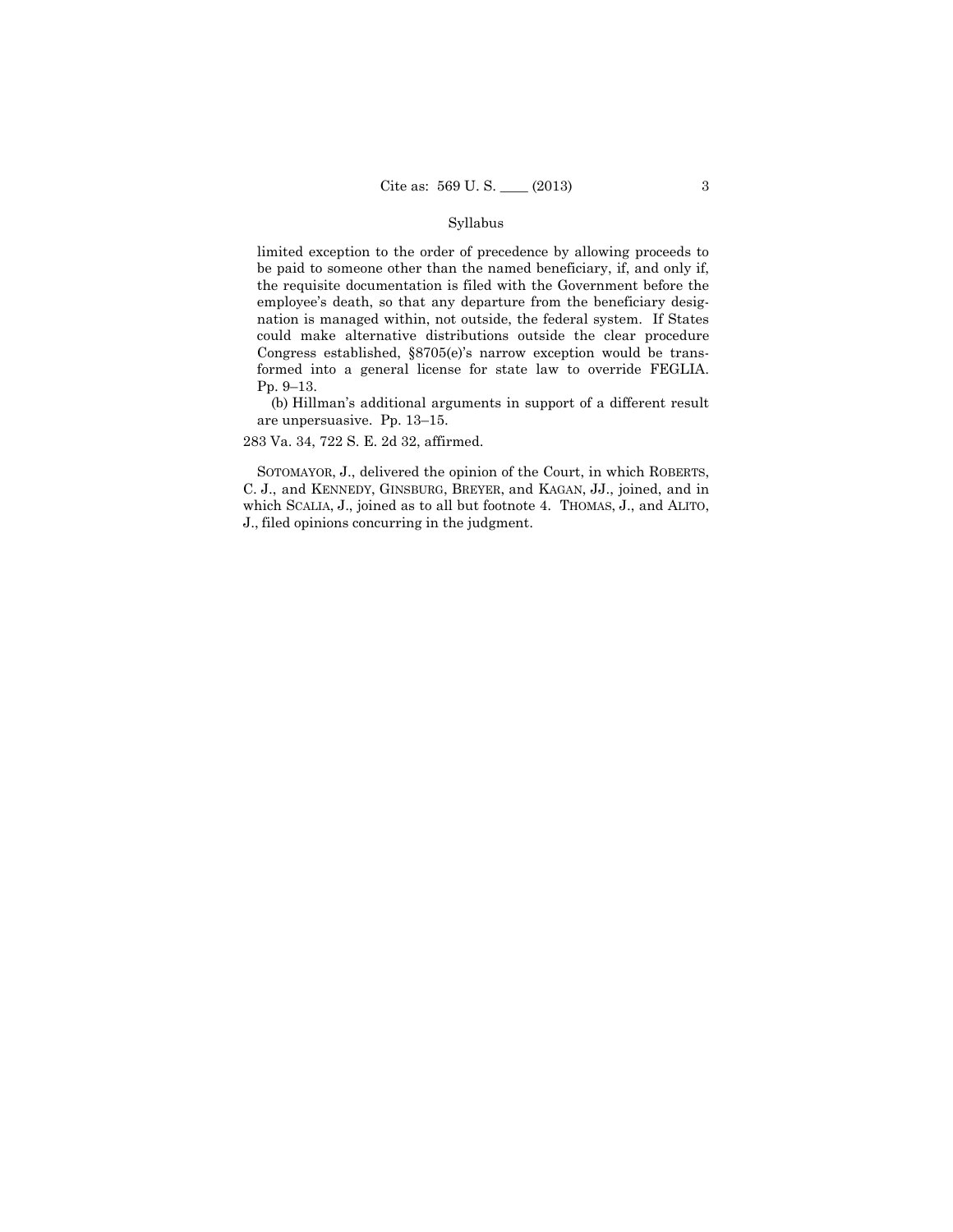preliminary print of the United States Reports. Readers are requested to notify the Reporter of Decisions, Supreme Court of the United States, Wash- ington, D. C. 20543, of any typographical or other formal errors, in order that corrections may be made before the preliminary print goes to press. NOTICE: This opinion is subject to formal revision before publication in the

# $\frac{1}{2}$  , where  $\frac{1}{2}$ **SUPREME COURT OF THE UNITED STATES**

### $\frac{1}{2}$  ,  $\frac{1}{2}$  ,  $\frac{1}{2}$  ,  $\frac{1}{2}$  ,  $\frac{1}{2}$  ,  $\frac{1}{2}$ No. 11–1221

# JACQUELINE HILLMAN, PETITIONER *v.* JUDY A. **MARETTA**

# ON WRIT OF CERTIORARI TO THE SUPREME COURT OF VIRGINIA

### [June 3, 2013]

# JUSTICE SOTOMAYOR delivered the opinion of the Court.\*

The Federal Employees' Group Life Insurance Act of 1954 (FEGLIA), 5 U. S. C. §8701 *et seq.*, establishes a life insurance program for federal employees. FEGLIA provides that an employee may designate a beneficiary to receive the proceeds of his life insurance at the time of his death. §8705(a). Separately, a Virginia statute addresses the situation in which an employee's marital status has changed, but he did not update his beneficiary designation before his death. Section 20–111.1(D) of the Virginia Code renders a former spouse liable for insurance proceeds to whoever would have received them under applicable law, usually a widow or widower, but for the beneficiary designation. Va. Code Ann. §20–111.1(D) (Lexis Supp. 2012). This case presents the question whether the remedy created by  $\S20-111.1(D)$  is pre-empted by FEGLIA and its implementing regulations. We hold that it is.

<sup>\*</sup> JUSTICE SCALIA joins all but footnote 4 of this opinion.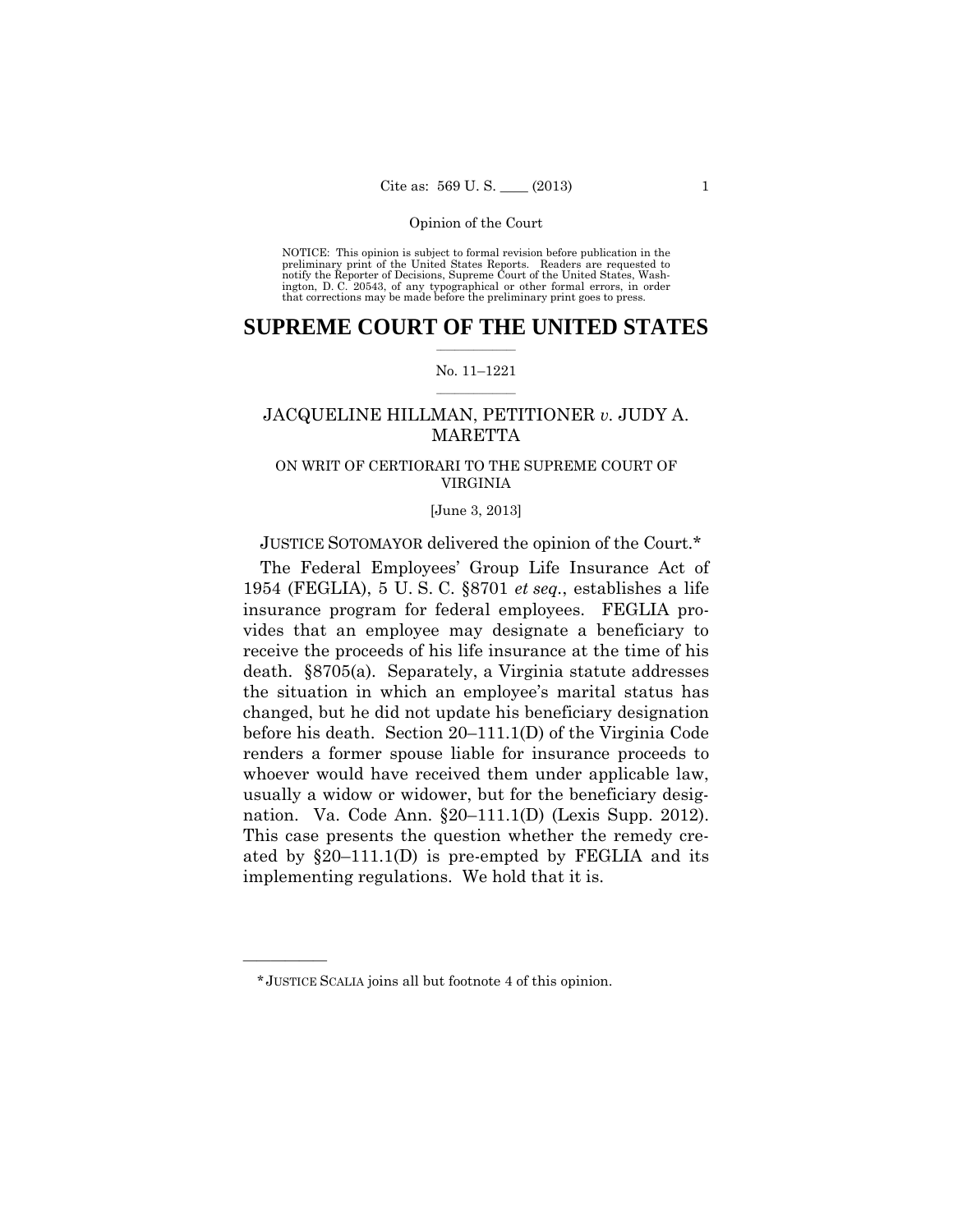# I A

In 1954, Congress enacted FEGLIA to "provide low-cost group life insurance to Federal employees." H. R. Rep. No. 2579, 83d Cong., 2d Sess., 1 (1954). The program is administered by the federal Office of Personnel Management (OPM). 5 U. S. C. §8716. Pursuant to the authority granted to it by FEGLIA, OPM entered into a life insurance contract with the Metropolitan Life Insurance Company. See §8709; 5 CFR §870.102 (2013). Individual employees enrolled in the Federal Employees' Group Life Insurance (FEGLI) Program receive coverage through this contract. The program is of substantial size. In 2010, the total amount of FEGLI insurance coverage in force was \$824 billion. GAO, Federal Employees' Group Life Insurance: Retirement Benefit and Retained Asset Account Disclosures Could Be Improved 1 (GAO–12–94, 2011).

 received before death." *Ibid.* "[I]f there is no designated FEGLIA provides that, upon an employee's death, life insurance benefits are paid in accordance with a specified "order of precedence." 5 U. S. C. §8705(a). The proceeds accrue "[f]irst, to the beneficiary or beneficiaries designated by the employee in a signed and witnessed writing beneficiary," the benefits are paid "to the widow or widower of the employee." *Ibid.* Absent a widow or widower, the benefits accrue to "the child or children of the employee and descendants of [the] deceased children"; "the parents of the employee" or their survivors; the "executor or administrator of the estate of the employee"; and last, to "other next of kin." *Ibid.* 

To be effective, the beneficiary designation and any accompanying revisions to it must be in writing and duly filed with the Government. See *ibid.* ("[A] designation, change, or cancellation of beneficiary in a will or other document not so executed and filed has no force or effect"). An OPM regulation provides that an employee may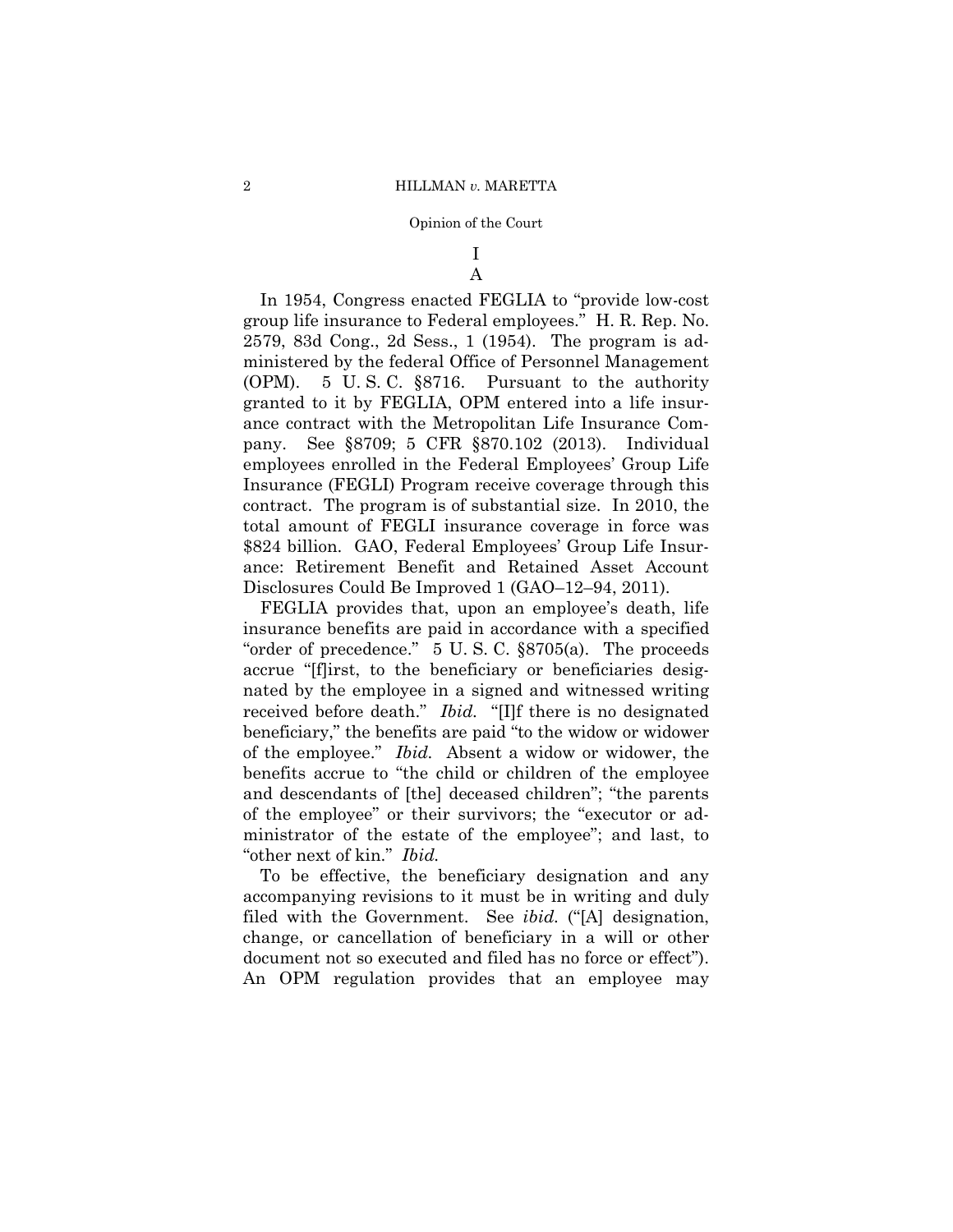Mar. 2011) (Back of Part 2). And the enrollment form "change [a] beneficiary at any time without the knowledge or consent of the previous beneficiary," and makes clear that "[t]his right cannot be waived or restricted." 5 CFR §870.802(f). Employees are informed of these requirements through materials that OPM disseminates in connection with the program. See, *e.g.,* OPM, FEGLI Program Booklet 21–22 (rev. Aug. 2004) (setting forth the order of precedence and stating that OPM "will pay benefits" "*[f]irst*, to the beneficiary [the employee] designate[s]"). The order of precedence is also described on the form that employees use to designate a beneficiary. See Designation of Beneficiary, FEGLI Program, SF 2823 (rev. advises employees to update their designations if their "[i]ntentions [c]hange" as a result of, for example, "marriage [or] divorce." *Ibid.* 

In 1998, Congress amended FEGLIA to create a limited exception to an employee's right of designation. The statute now provides that "[a]ny amount which would otherwise be paid to a person determined under the order of precedence . . . shall be paid (in whole or in part) by [OPM] to another person if and to the extent expressly provided for in the terms of any court decree of divorce, annulment, or legal separation" or related settlement, but only in the event the "decree, order, or agreement" is received by OPM or the employing agency before the employee's death. 5 U. S. C. §§8705(e)(1)–(2).

FEGLIA also includes an express pre-emption provision. That provision states in relevant part that "[t]he provisions of any contract under [FEGLIA] which relate to the nature or extent of coverage or benefits (including payments with respect to benefits) shall supersede and preempt any law of any State . . . , which relates to group life insurance to the extent that the law or regulation is inconsistent with the contractual provisions." §8709(d)(1).

This case turns on the interaction between these provi-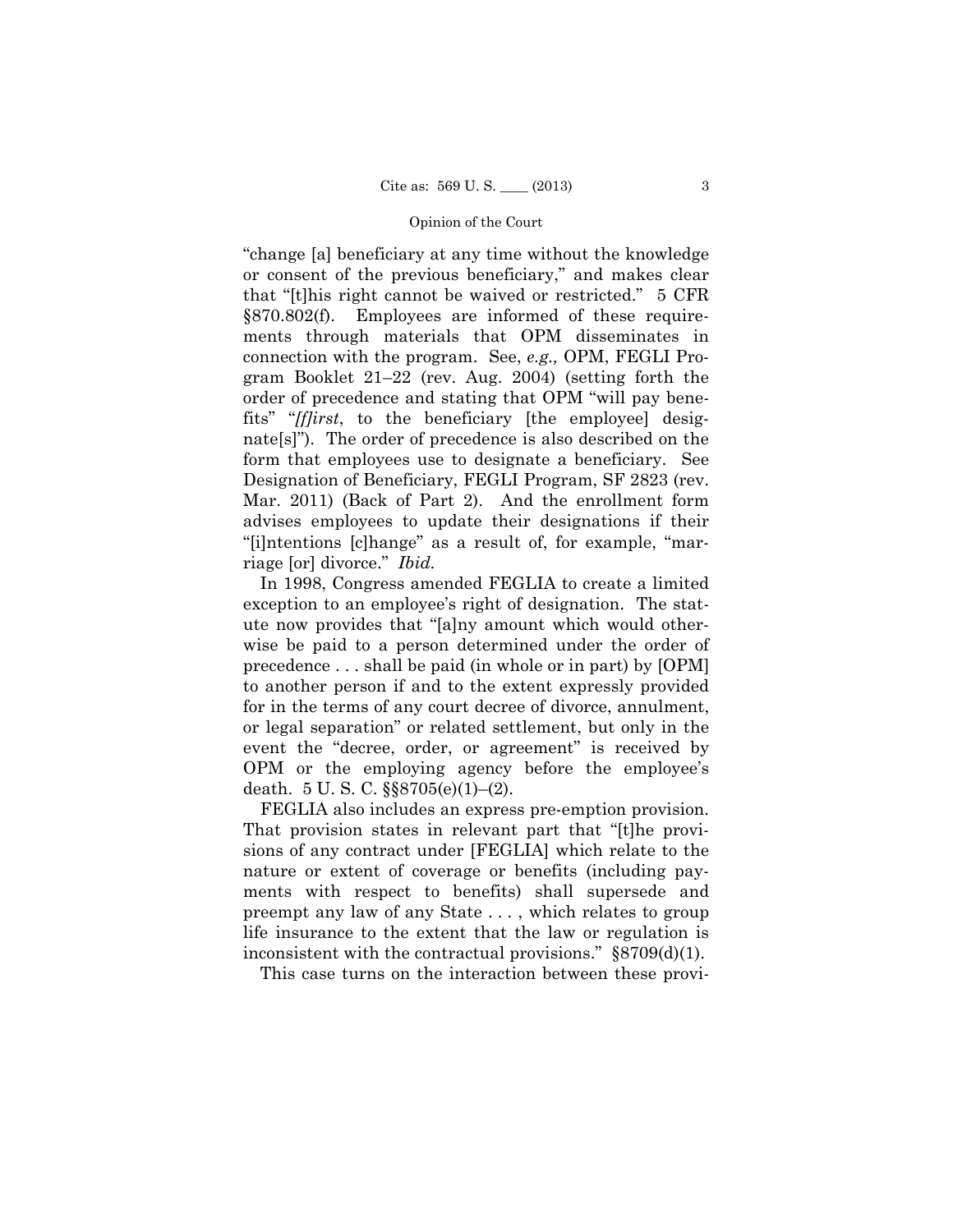sions of FEGLIA and a Virginia statute. Section 20– 111.1(A) (Section A) of the Virginia Code provides that a divorce or annulment "revoke[s]" a "beneficiary designation contained in a then existing written contract owned by one party that provides for the payment of any death benefit to the other party." A "death benefit" includes "payments under a life insurance contract." §20.111.1(B).

In the event that Section A is pre-empted by federal law, §20–111.1(D) (Section D) of the Virginia Code applies. Section D provides as follows:

"If [Va. Code Ann. §20–111.1] is preempted by federal law with respect to the payment of any death benefit, a former spouse who, not for value, receives the payment of any death benefit that the former spouse is not entitled to under  $\S20-111.1$  is personally liable for the amount of the payment to the person who would have been entitled to it were [§20.111.1] not preempted."

In other words, where Section A is pre-empted, Section D creates a cause of action rendering a former spouse liable for the principal amount of the insurance proceeds to the person who would have received them had Section A continued in effect.

# B

Warren Hillman (Warren) and respondent Judy Maretta were married. In 1996, Warren named Maretta as the beneficiary of his FEGLI policy. Warren and Maretta divorced in 1998 and, four years later, he married petitioner Jacqueline Hillman. Warren died unexpectedly in 2008. Because Warren had never changed the named beneficiary under his FEGLI policy, it continued to identify Maretta as the beneficiary at the time of his death despite his divorce and subsequent remarriage to Hillman.

Hillman filed a claim for the proceeds of Warren's life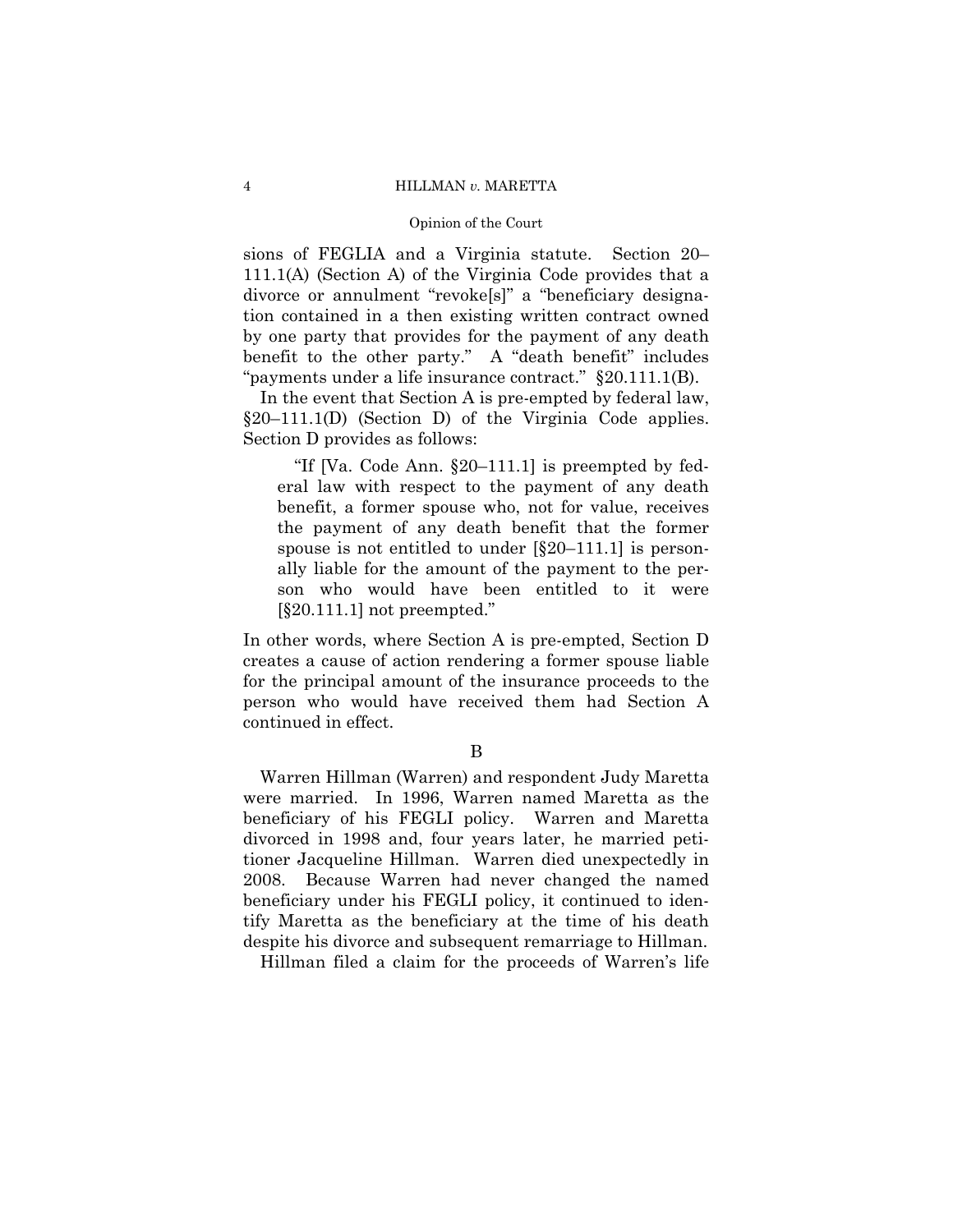insurance, but the FEGLI administrator informed her that the proceeds would accrue to Maretta, because she had been named as the beneficiary. Maretta filed a claim for the benefits with OPM and collected the FEGLI proceeds in the amount of \$124,558.03. App. to Pet. for Cert. 37a.

Hillman then filed a lawsuit in Virginia Circuit Court, arguing that Maretta was liable to her under Section D for the proceeds of her deceased husband's FEGLI policy. The parties agreed that Section A, which directly reallocates the benefits, is pre-empted by FEGLIA. *Id*., at 36a. Maretta contended that Section D is also pre-empted by federal law and that she should keep the insurance proceeds. The Circuit Court rejected Maretta's argument and granted summary judgment to Hillman, finding Maretta liable to Hillman under Section D for the proceeds of Warren's policy. *Id*., at 58a.

The Virginia Supreme Court reversed and entered judgment for Maretta. 283 Va. 34, 46, 722 S. E. 2d 32, 38 (2012). The court found that FEGLIA clearly instructed that the insurance proceeds should be paid to a named beneficiary. *Id.,* at 44–46, 722 S. E. 2d, at 36–38. The court reasoned that "Congress did not intend merely for the named beneficiary in a FEGLI policy to receive the proceeds, only then to have them subject to recovery by a third party under state law." *Id.,* at 44, 722 S. E. 2d, at 37. It therefore concluded that Section D is pre-empted by FEGLIA, because it "stand[s] as an obstacle to the accomplishment and execution of the full purposes and objectives of Congress." *Id.,* at 45, 722 S. E. 2d, at 37 (internal quotation marks omitted).

We granted certiorari, 568 U.S.  $\_\_$  (2013), to resolve a conflict among the state and federal courts over whether FEGLIA pre-empts a rule of state law that automatically assigns an interest in the proceeds of a FEGLI policy to a person other than the named beneficiary or grants that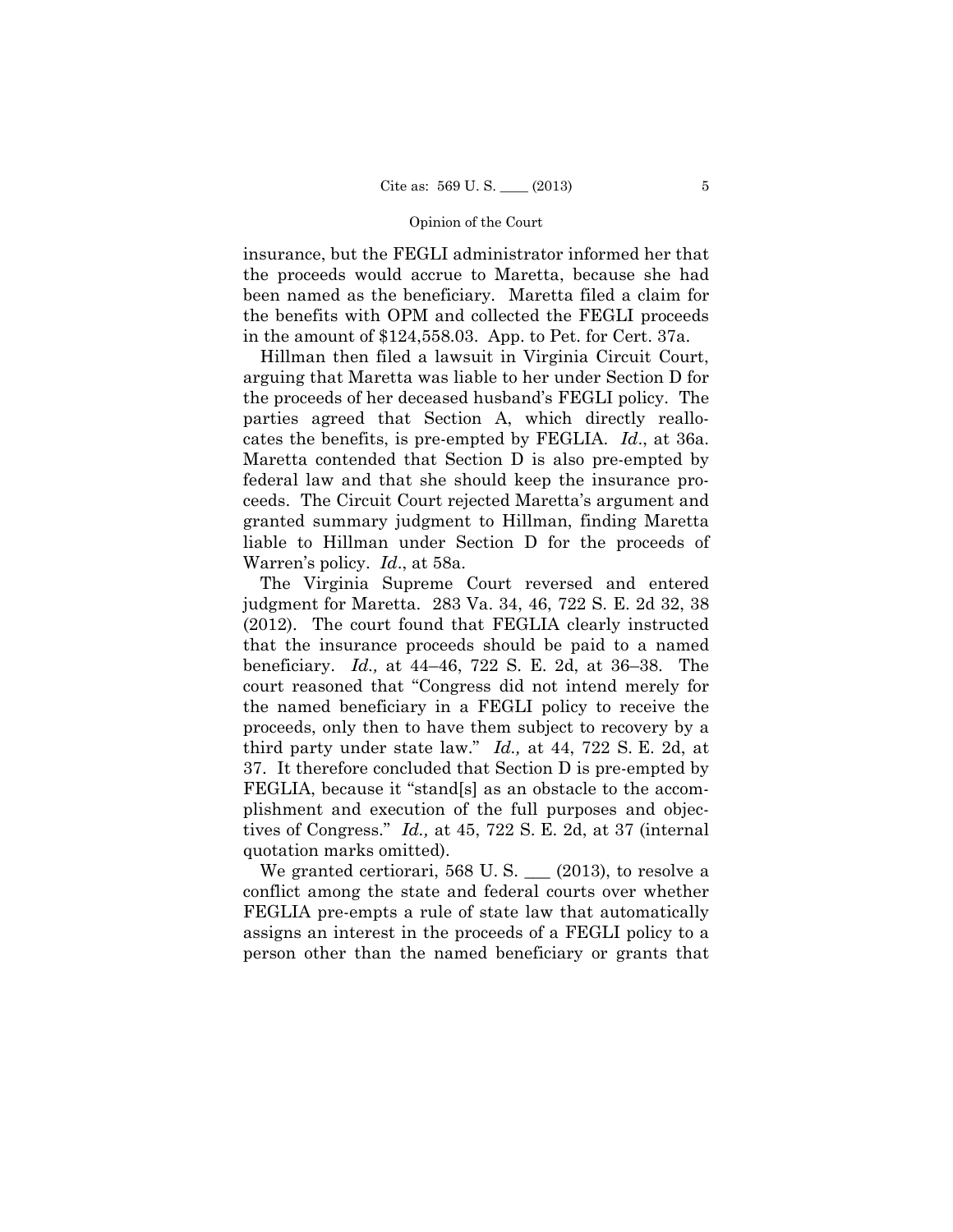person a right to recover such proceeds.1 We now affirm.

### II

Under the Supremacy Clause, Congress has the power to pre-empt state law expressly. See *Brown* v. *Hotel Employees*, 468 U. S. 491, 500–501 (1984). Although FEGLIA contains an express pre-emption provision, see §8709(d)(1), the court below considered only whether Section D is pre-empted under conflict pre-emption principles. We limit our analysis here to that holding. State law is pre-empted "to the extent of any conflict with a federal statute." *Crosby* v. *National Foreign Trade Council*, 530 U. S. 363, 372 (2000) (citing *Hines* v. *Davidowitz*, 312 U. S. 52, 66–67 (1941)). Such a conflict occurs when compliance with both federal and state regulations is impossible, *Florida Lime & Avocado Growers, Inc.* v. *Paul*, 373 U. S. 132, 142–143 (1963), or when the state law "stands as an obstacle to the accomplishment and execution of the full purposes and objectives of Congress," *Hines*, 312 U. S., at 67. This case raises a question of purposes and objectives pre-emption.

The regulation of domestic relations is traditionally the domain of state law. See *In re Burrus*, 136 U. S. 586, 593– 594 (1890). There is therefore a "presumption against preemption" of state laws governing domestic relations, *Egelhoff* v. *Egelhoff*, 532 U. S. 141, 151 (2001), and "family and family-property law must do 'major damage' to 'clear and substantial' federal interests before the Supremacy

<sup>1</sup>Compare, *e.g., Metropolitan Life Ins. Co.* v*. Zaldivar*, 413 F. 3d 119 (CA1 2005) (FEGLIA pre-empted state-law rule); *Metropolitan Life Ins. Co*. v. *Sullivan*, 96 F. 3d 18 (CA2 1996) (*per curiam*) (same); *Metropolitan Life Ins. Co.* v*. McMorris*, 786 F. 2d 379 (CA10 1986) (same); *O'Neal*  v. *Gonzalez*, 839 F. 2d 1437 (CA11 1988), with *Hardy* v. *Hardy*, 963 N. E. 2d 470 (Ind. 2012) (not pre-empted); *McCord* v*. Spradling,* 830 So. 2d 1188 (Miss. 2002) (same); *Kidd* v. *Pritzel*, 821 S. W. 2d 566 (Mo. App. 1991) (same).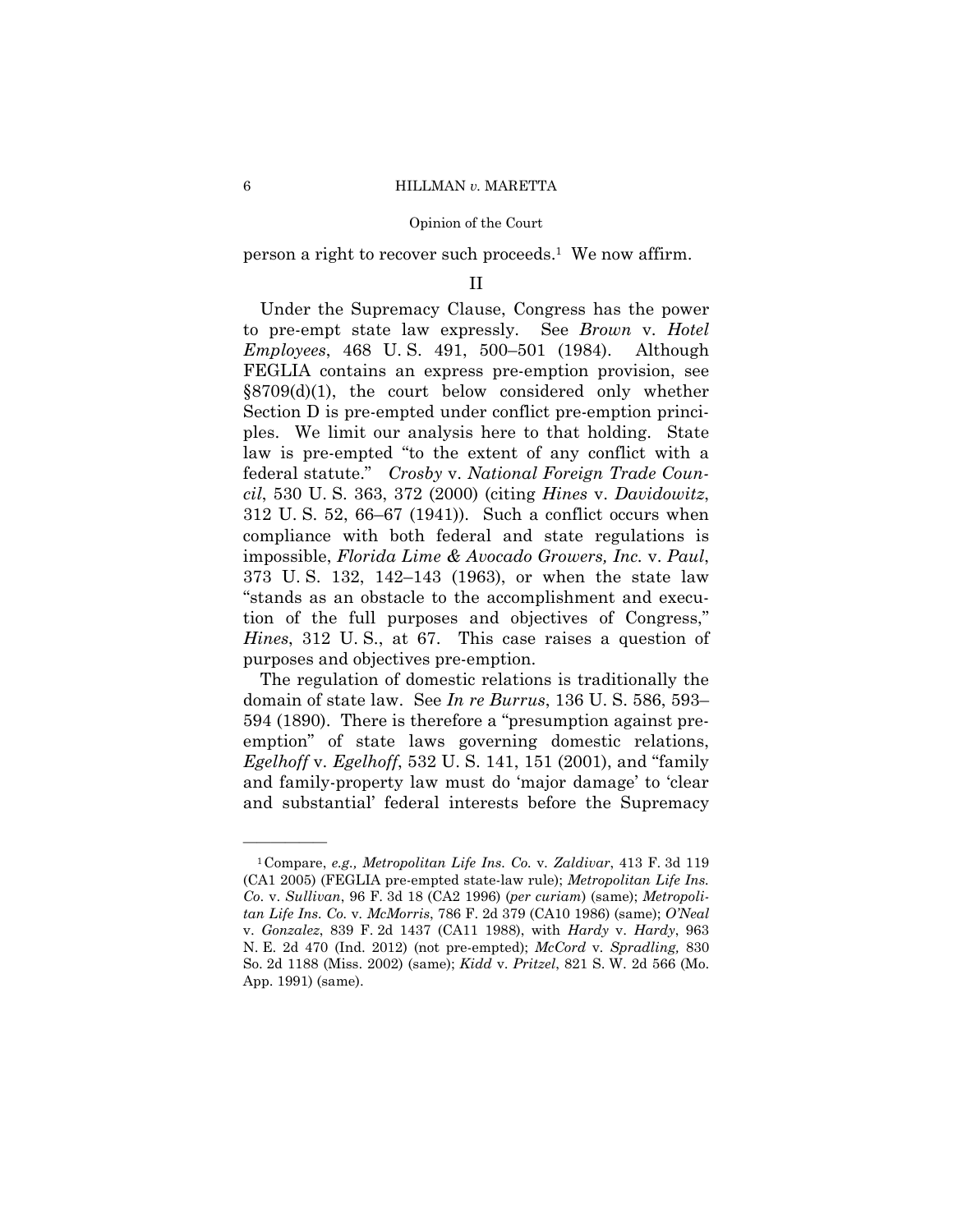Clause will demand that state law will be overridden," *Hisquierdo* v. *Hisquierdo*, 439 U. S. 572, 581 (1979). But family law is not entirely insulated from conflict preemption principles, and so we have recognized that state laws "governing the economic aspects of domestic relations ... must give way to clearly conflicting federal enactments." *Ridgway* v. *Ridgway*, 454 U. S. 46, 55 (1981).

# A

To determine whether a state law conflicts with Congress' purposes and objectives, we must first ascertain the nature of the federal interest. *Crosby*, 530 U. S., at 372–373.

Hillman contends that Congress' purpose in enacting FEGLIA was to advance administrative convenience by establishing a clear rule to dictate where the Government should direct insurance proceeds. See Brief for Petitioner 25. There is some force to Hillman's argument that a significant legislative interest in a large federal program like FEGLIA is to enable its efficient administration. If Hillman is correct that administrative convenience was Congress' only purpose, then there might be no conflict between Section D and FEGLIA: Section D's cause of action takes effect only after benefits have been paid, and so would not necessarily impact the Government's distribution of insurance proceeds. Cf. *Hardy* v. *Hardy*, 963 N. E. 2d 470, 477–478 (Ind. 2012).

For her part, Maretta insists that Congress had a more substantial purpose in enacting FEGLIA: to ensure that a duly named beneficiary will receive the insurance proceeds and be able to make use of them. Brief for Respondent 21–22. If Maretta is correct, then Section D would directly conflict with that objective, because its cause of action would take the insurance proceeds away from the named beneficiary and reallocate them to someone else. We must therefore determine which understanding of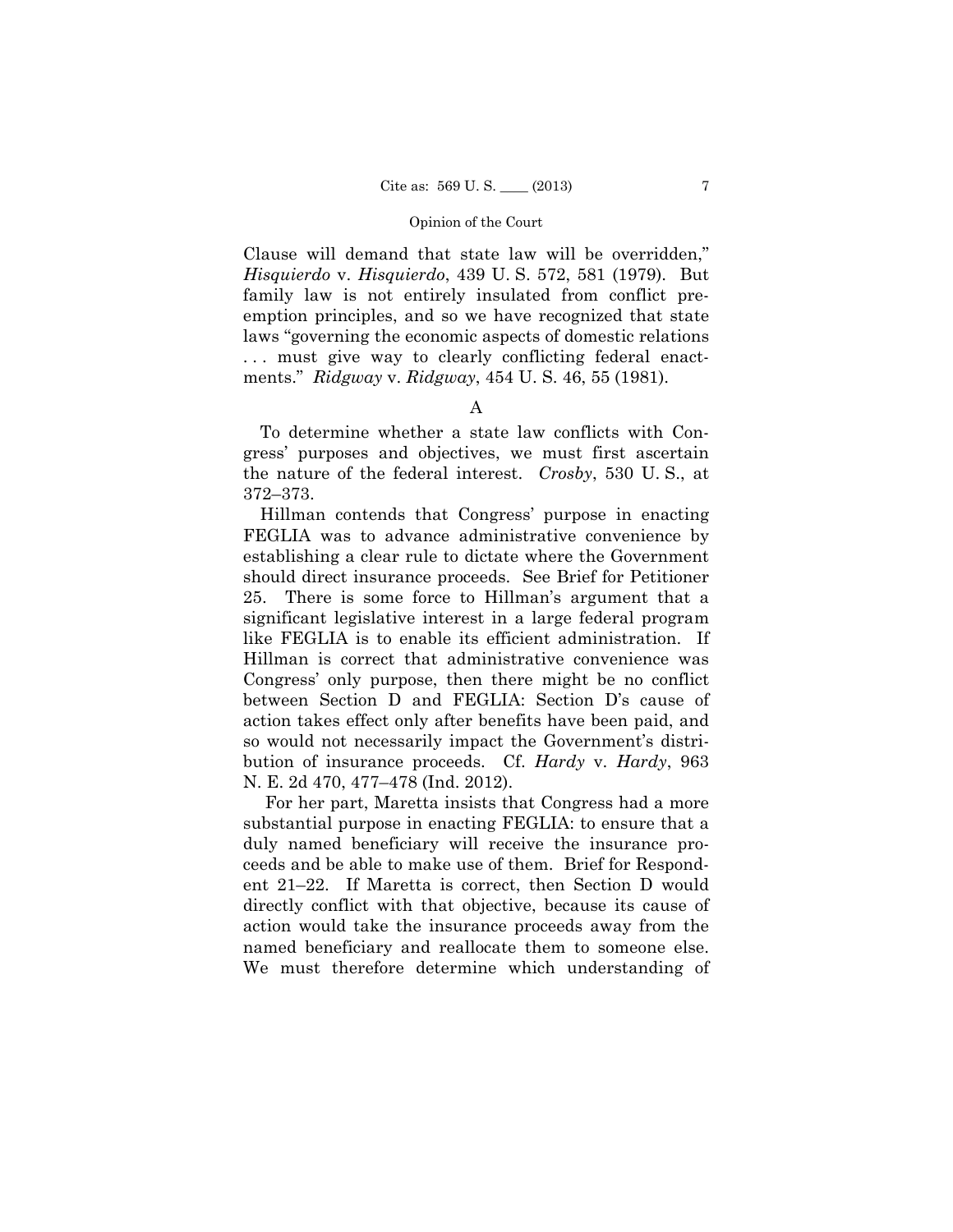FEGLIA's purpose is correct.

We do not write on a clean slate. In two previous cases, we considered federal insurance statutes requiring that insurance proceeds be paid to a named beneficiary and held they pre-empted state laws that mandated a different distribution of benefits. The statutes we addressed in these cases are similar to FEGLIA. And the impediments to the federal interests in these prior cases are analogous to the one created by Section D of the Virginia statute. These precedents accordingly govern our analysis of the relationship between Section D and FEGLIA in this case.

In *Wissner* v. *Wissner*, 338 U. S. 655 (1950), we considered whether the National Service Life Insurance Act of 1940 (NSLIA), 54 Stat. 1008, pre-empted a rule of state marital property law. Congress had enacted NSLIA to "affor[d] a uniform and comprehensive system of life insurance for members and veterans of the armed forces of the United States." *Wissner,* 338 U. S., at 658. A California court granted the decedent's widow, who was not the named beneficiary, an interest in the insurance proceeds as community property under state law. *Id.,* at 657.

named beneficiary and no other." 338 U.S., at 658. The We reversed, holding that NSLIA pre-empted the widow's state-law action to recover the proceeds. *Id.,* at 658. In pertinent part, NSLIA provided that the insured "'shall have the right to designate the beneficiary or beneficiaries of the insurance [within a designated class], . . . and shall . . . at all times have the right to change the beneficiary or beneficiaries.'" *Ibid.* (quoting 38 U. S. C. §802(g) (1946 ed.)). We reasoned that "Congress has spoken with force and clarity in directing that the proceeds belong to the California court's decision could not stand, we found, because it "substitute[d] the widow for the mother, who was the beneficiary Congress directed shall receive the insurance money." *Id.,* at 659.

In *Ridgway*, we considered a similar question regarding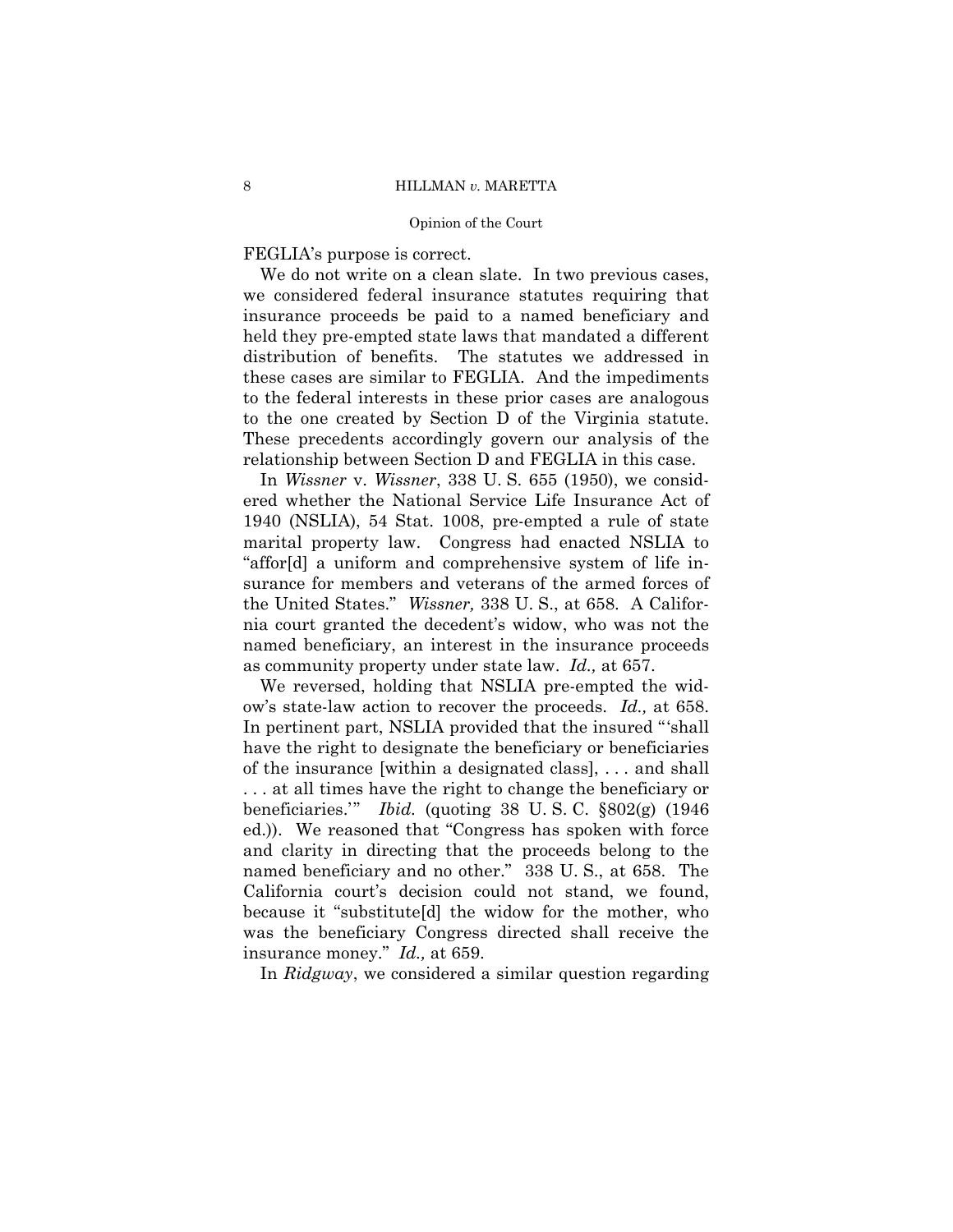the federal Servicemen's Group Life Insurance Act of 1965 (SGLIA), Pub. L. 89–214, 79 Stat. 880, another insurance scheme for members of the armed services. 454 U. S.*,* at 50–53. A Maine court imposed a constructive trust on insurance proceeds paid to a servicemember's widow, who was the named beneficiary, and ordered they be paid to the decedent's first wife as required by the terms of a divorce decree. *Id.,* at 49–50.

In holding the constructive trust pre-empted, we explained that the issue was "controlled by *Wissner*." *Id.,* at 55. As in *Wissner*, the applicable provisions of SGLIA made clear that "the insured service member possesses the right freely to designate the beneficiary and to alter that choice at any time by communicating the decision in writing to the proper office." 454 U. S., at 56 (citing *Wissner*, 338 U. S., at 658). We also noted that SGLIA established an "'order of precedence,'" which provided that the benefits would be first paid to " such 'beneficiary or beneficiaries as the member . . . may have designated by [an appropriately filed] writing received prior to death.'" 454 U. S., at 52 (quoting 38 U. S. C. §770(a) (1976 ed.)). Notwithstanding "some small differences" between SGLIA and NSLIA, we concluded that SGLIA's "unqualified directive to pay the proceeds to the properly designated beneficiary clearly suggest[ed] that no different result was intended by Congress." 454 U. S., at 57.

B

Our reasoning in *Wissner* and *Ridgway* applies with equal force here. The statutes we considered in these earlier cases are strikingly similar to FEGLIA. Like NSLIA and SGLIA, FEGLIA creates a scheme that gives highest priority to an insured's designated beneficiary. 5 U. S. C. §8705(a). Indeed, FEGLIA includes an "order of precedence" that is nearly identical to the one in SGLIA: Both require that the insurance proceeds be paid first to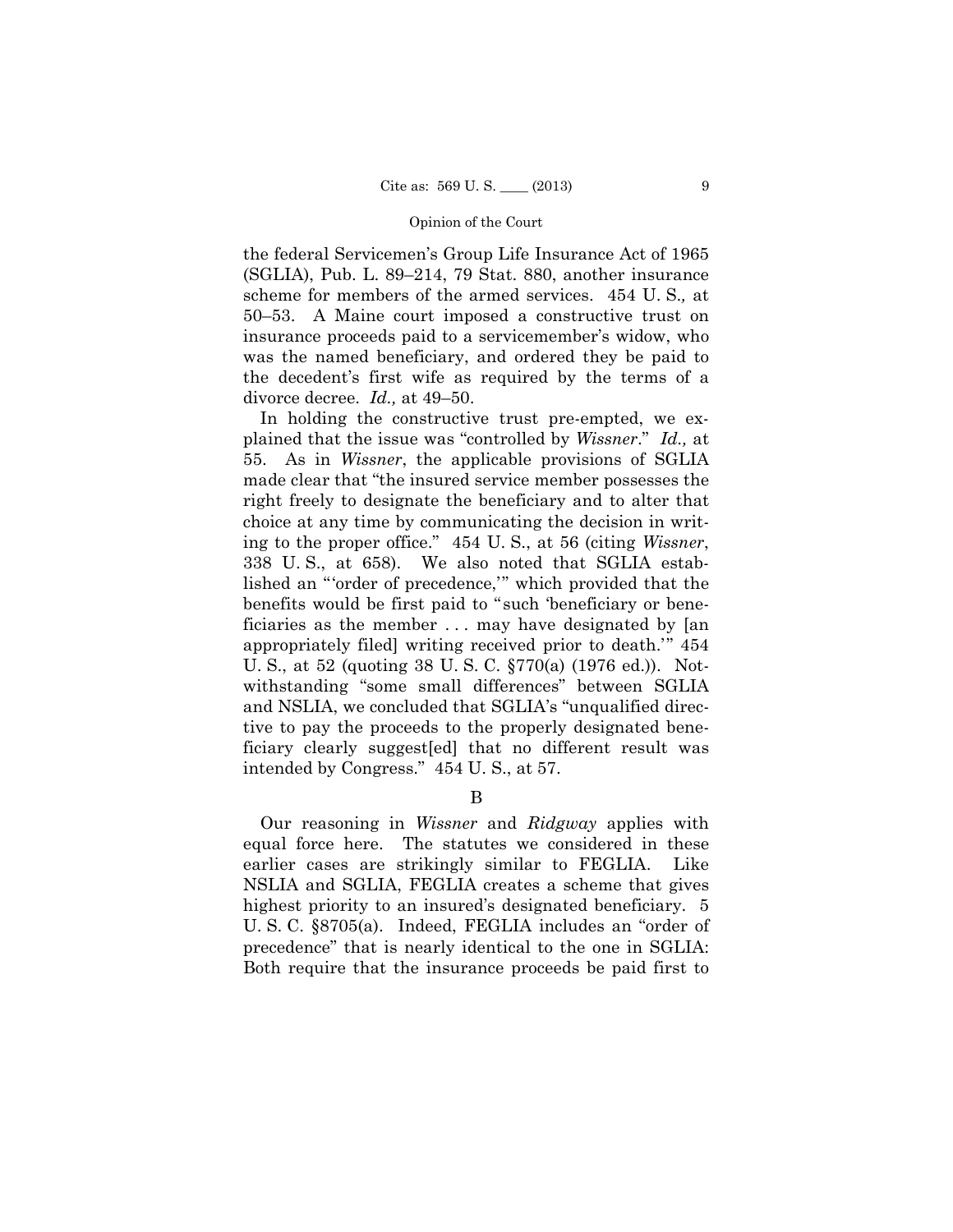#### 10 HILLMAN *v.* MARETTA

#### Opinion of the Court

the named beneficiary ahead of any other potential recipient. Compare *ibid.* with 38 U. S. C. §770(a) (1976 ed.) (now §1970(a) (2006 ed.)). FEGLIA's implementing regulations further underscore that the employee's "right" of designation "cannot be waived or restricted." 5 CFR §843.205(e). In FEGLIA, as in these other statutes, Congress "'spok[e] with force and clarity in directing that the proceeds *belong* to the named beneficiary and no other.'" *Ridgway*, 454 U. S., at 55 (quoting *Wissner*, 338 U. S., at 658; emphasis added). 2

Section D interferes with Congress' scheme, because it directs that the proceeds actually "belong" to someone other than the named beneficiary by creating a cause of action for their recovery by a third party. *Ridgway*, 454 U. S., at 55; see Va. Code Ann. §20–111.1(D). It makes no difference whether state law requires the transfer of the proceeds, as Section A does, or creates a cause of action, like Section D, that enables another person to receive the proceeds upon filing an action in state court. In either case, state law displaces the beneficiary selected by the insured in accordance with FEGLIA and places someone else in her stead. As in *Wissner*, applicable state law "substitutes the widow" for the "beneficiary Congress directed shall receive the insurance money," 338 U. S., at 659, and thereby "frustrates the deliberate purpose of Congress" to ensure that a federal employee's named beneficiary receives the proceeds. *Ibid.* 

One can imagine plausible reasons to favor a different

 proceeds accrue to a named beneficiary. *Ridgway*, 454 U. S., at 57. 2Hillman points to some textual differences among NSLIA, SGLIA, and FEGLIA. She suggests, for example, that the provision of NSLIA enabling the appointment of a beneficiary does not use precisely the "'same language'" as FEGLIA's order of precedence. Reply Brief 21. Even if there are "some small differences" in the statutory language, however, they do not diminish the critical similarity shared by the three statutes: Each reflects Congress' "unqualified directive" that the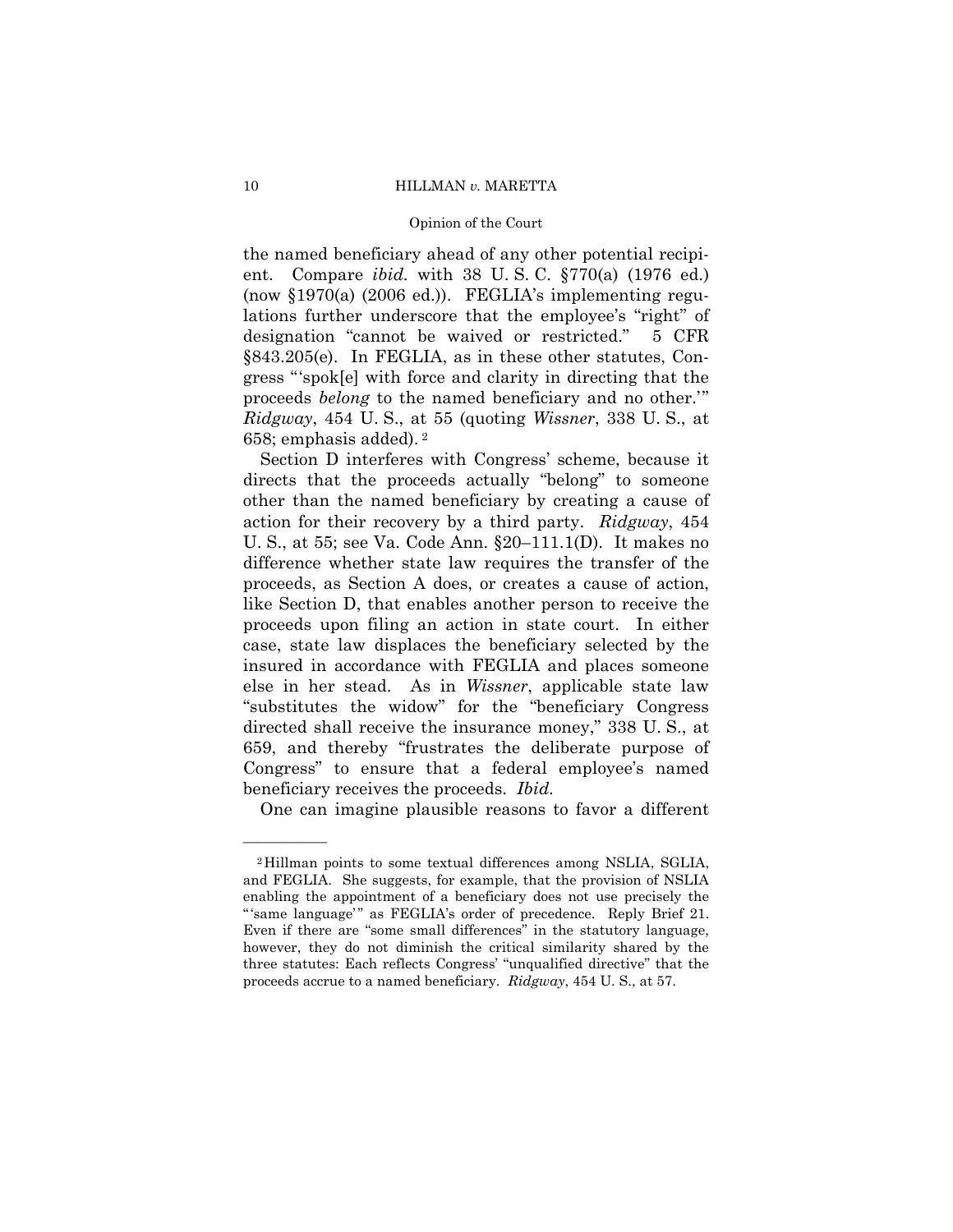policy. Many employees perhaps neglect to update their beneficiary designations after a change in marital status. As a result, a legislature could have thought that a default rule providing that insurance proceeds accrue to a widow or widower, and not a named beneficiary, would be more likely to align with most people's intentions. Or, similarly, a legislature might have reasonably believed that an employee's will is more reliable evidence of his intent than a beneficiary designation form executed years earlier.

shall be. But that is not the judgment Congress made.<sup>3</sup> Rather than draw an inference about an employee's probable intent from a range of sources, Congress established a clear and predictable procedure for an employee to indicate who the intended beneficiary of his life insurance Like the statutes at issue in *Ridgway* and *Wissner*, FEGLIA evinces Congress' decision to accord federal employees an unfettered "freedom of choice" in selecting the beneficiary of the insurance proceeds and to ensure the proceeds would actually "belong" to that beneficiary. *Ridgway*, 454 U. S., at 56. An employee's ability to name a beneficiary acts as a "guarantee of the complete and full performance of the contract to the exclusion of conflicting claims." *Wissner*, 338 U. S., at 660. With that promise comes the expectation that the insurance proceeds will be paid to the named beneficiary and that the beneficiary can use them.

There is further confirmation that Congress intended

<sup>3</sup> In his concurrence, JUSTICE ALITO argues that one of FEGLIA's purposes is to "effectuat[e] . . . the insured's *expressed intent*" and that evidence beyond an employee's named beneficiary could therefore be relevant in some circumstances to determining that intent. *Post,* at 2–3 (opinion concurring in judgment) (emphasis in original). For the reasons explained, however, that statement of Congress' purpose is incomplete. See *supra,* at 9–10. Congress sought to ensure that an employee's intent would be given effect only through the designation of a beneficiary or through the narrow exceptions specifically provided in the statute, see *infra*, at 12–13.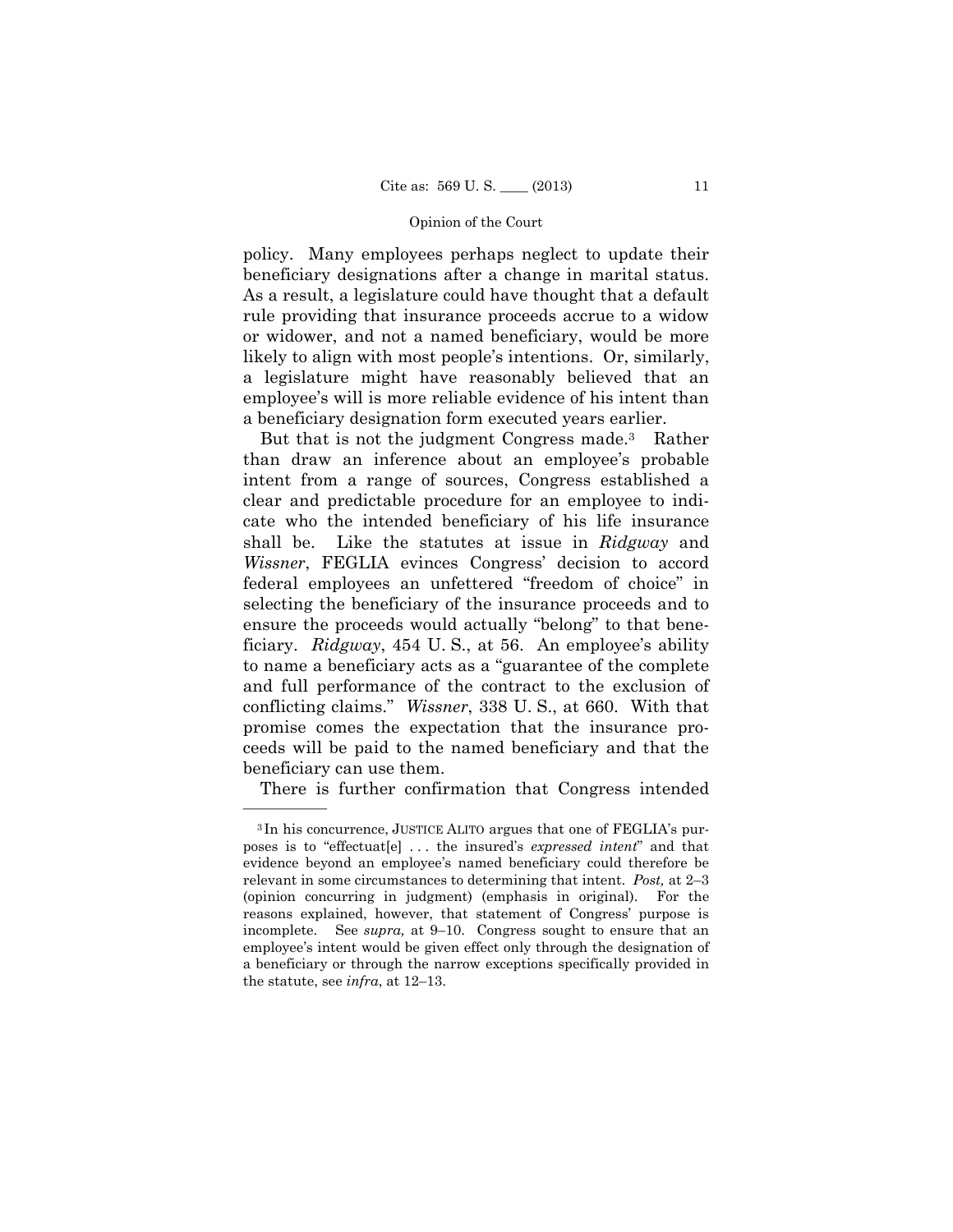#### 12 HILLMAN *v.* MARETTA

#### Opinion of the Court

the insurance proceeds be paid in accordance with FEGLIA's procedures. Section 8705(e)(1) of FEGLIA provides that "[a]ny amount which would otherwise be paid . . . under the order of precedence" shall be paid to another person "if and to the extent expressly provided for in the terms of any court decree of divorce, annulment, or legal separation." This exception, however, only applies if the "decree, order, or agreement . . . is received, before the date of the covered employee's death, by the employing agency."  $\S 8705(e)(2)$ . This provision allows the proceeds to be paid to someone other than the named beneficiary, but if and only if the requisite documentation is filed with the Government, so that any departure from the beneficiary designation is managed within, not outside, the federal system.4

We have explained that "[w]here Congress explicitly enumerates certain exceptions to a general prohibition, additional exceptions are not to be implied, in the absence of evidence of a contrary legislative intent." *Andrus* v. *Glover Constr. Co.*, 446 U. S. 608, 616–617 (1980). Section 8705(e) creates a limited exception to the order of precedence. If States could make alternative distributions outside the clear procedure Congress established, that

<sup>4</sup>Congress enacted 5 U. S. C. §8705(e) following federal-court decisions that found FEGLIA to pre-empt state-court constructive trust actions predicated upon divorce decrees. See, *e.g.*, *Gonzalez*, 839 F. 2d, at 1439–1440. Reflecting this backdrop, the House Report noted that "Under current law, . . . divorce decrees . . . do not affect the payment of life insurance proceeds. Instead, when the policyholder dies, the proceeds are paid to the beneficiary designated by the policyholder, if any, or to other individuals as specified by statute." H. R. Rep. No. 105–134, p. 2 (1997). To address the issue raised by these lower court cases, Congress could have amended FEGLIA to allow state law to take precedence over the named beneficiary when there is any conflict with a divorce decree or annulment. But Congress did not do so, and instead described the precise conditions under which a divorce decree could displace an employee's named beneficiary.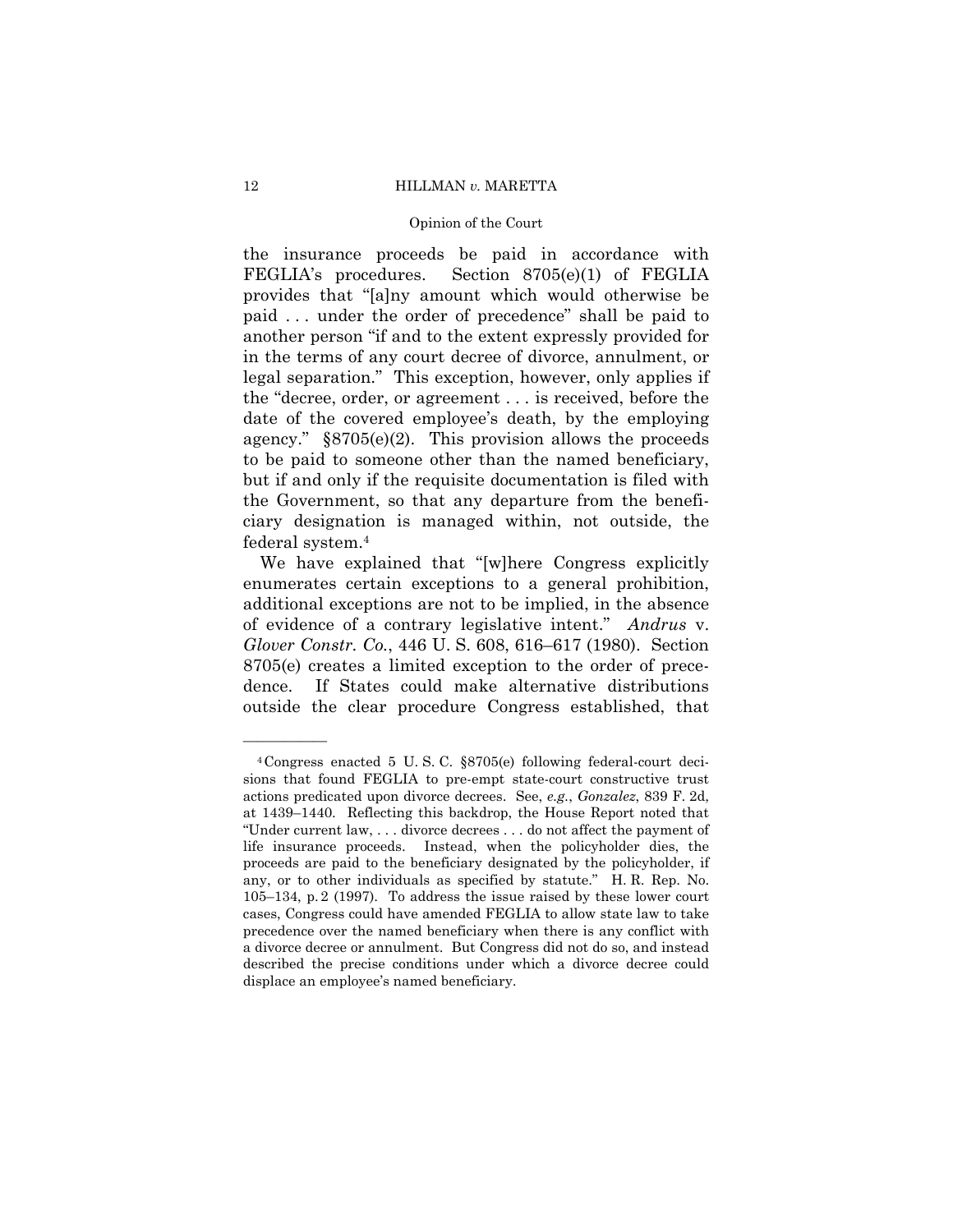would transform this narrow exception into a general license for state law to override FEGLIA. See *TRW Inc.* v. *Andrews*, 534 U. S. 19, 28–29 (2001).5

In short, where a beneficiary has been duly named, the insurance proceeds she is owed under FEGLIA cannot be allocated to another person by operation of state law. Section D does exactly that. We therefore agree with the Virginia Supreme Court that it is pre-empted.

# III

We are not persuaded by Hillman's additional arguments in support of a different result.

Hillman contends that *Ridgway* and *Wissner* can be distinguished because, unlike the statutes we considered in those cases, FEGLIA does not include an "antiattachment provision." Brief for Petitioner 38–41. The anti-attachment provisions in NSLIA and SGLIA were identical, and each broadly prohibited the "attachment, levy, or seizure" of insurance proceeds by any legal process. 38 U. S. C. §454a (1946 ed.) (incorporated by reference in §816); §770(g) (1976 ed.). In *Wissner* and *Ridgway*, we found that the relevant state laws violated these provisions and that this further conflict supported our conclusion that the state laws were pre-empted.

These discussions of the anti-attachment provisions, however, were alternative grounds to support the judgment in each case, and not necessary components of the holdings. See *Ridgway*, 454 U. S., at 60–61 (describing

 principle. Brief for Petitioner 43. As noted, however, §8705(e) has the 5Hillman contends that §8705(e) of FEGLIA indicates that Congress contemplated that the proceeds could be paid to someone other than the named beneficiary and that Section D is consistent with that broad opposite implication, because it is framed as a specific exception to the rule that the proceeds accrue in all cases to the named beneficiary. It is not, as Hillman suggests, a general rule authorizing state law to supersede FEGLIA.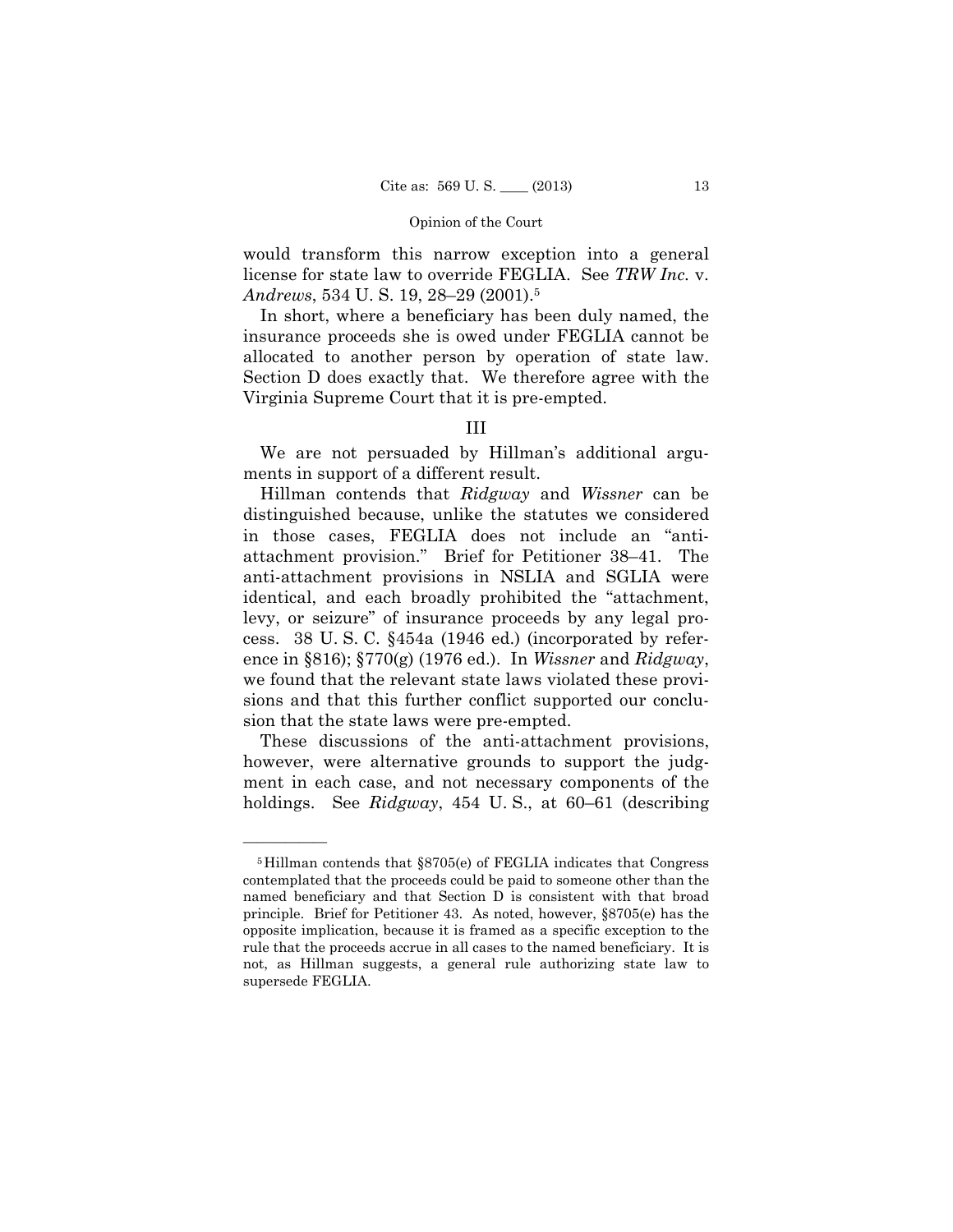separately the anti-attachment provision and noting that the state law "also" conflicted with it); *id*., at 60 (noting that in *Wissner* we found an "anti-attachment provision . . . as an *independent ground* for the result reached in that case" (emphasis added)); see also *Rose* v. *Rose*, 481 U. S. 619, 631 (1987) (describing *Wissner*'s treatment of the anti-attachment provision as "clearly an alternative holding"). The absence of an anti-attachment provision in FEGLIA does not render *Ridgway*'s and *Wissner*'s primary holdings any less applicable here.

 ordinarily do not apply when that is so. Brief for Petitioner Next, Hillman suggests that *Wissner* and *Ridgway* can be set aside because FEGLIA contains an express preemption provision and that conflict pre-emption principles 45–47. As noted, the court below did not pass on the parties' express pre-emption arguments, and thus we similarly address only conflict pre-emption. See *supra,* at 7. And we need not consider whether Section D is expressly pre-empted, because Hillman is incorrect to suggest that FEGLIA's express pre-emption provision renders conflict pre-emption inapplicable. Rather, we have made clear that the existence of a separate pre-emption provision "'does *not* bar the ordinary working of conflict preemption principles.'" *Sprietsma* v. *Mercury Marine*, 537 U. S. 51, 65 (2002) (internal quotation marks omitted); see *Arizona* v. *United States*, 567 U. S. \_\_\_, \_\_\_ (2012) (slip op., at 14).

Hillman further argues that *Ridgway* is not controlling because a provision of FEGLIA specifically authorizes an employee to assign a FEGLI policy, whereas SGLIA's implementing regulations prohibit such an assignment. See 5 U. S. C. §8706(f)(1) (2006 ed., Supp. V); 38 CFR §9.6 (2012). The premise of Hillman's argument is that FEGLIA's assignment provision suggests that an employee has a less substantial interest in who ultimately receives the proceeds. But an employee's ability to assign a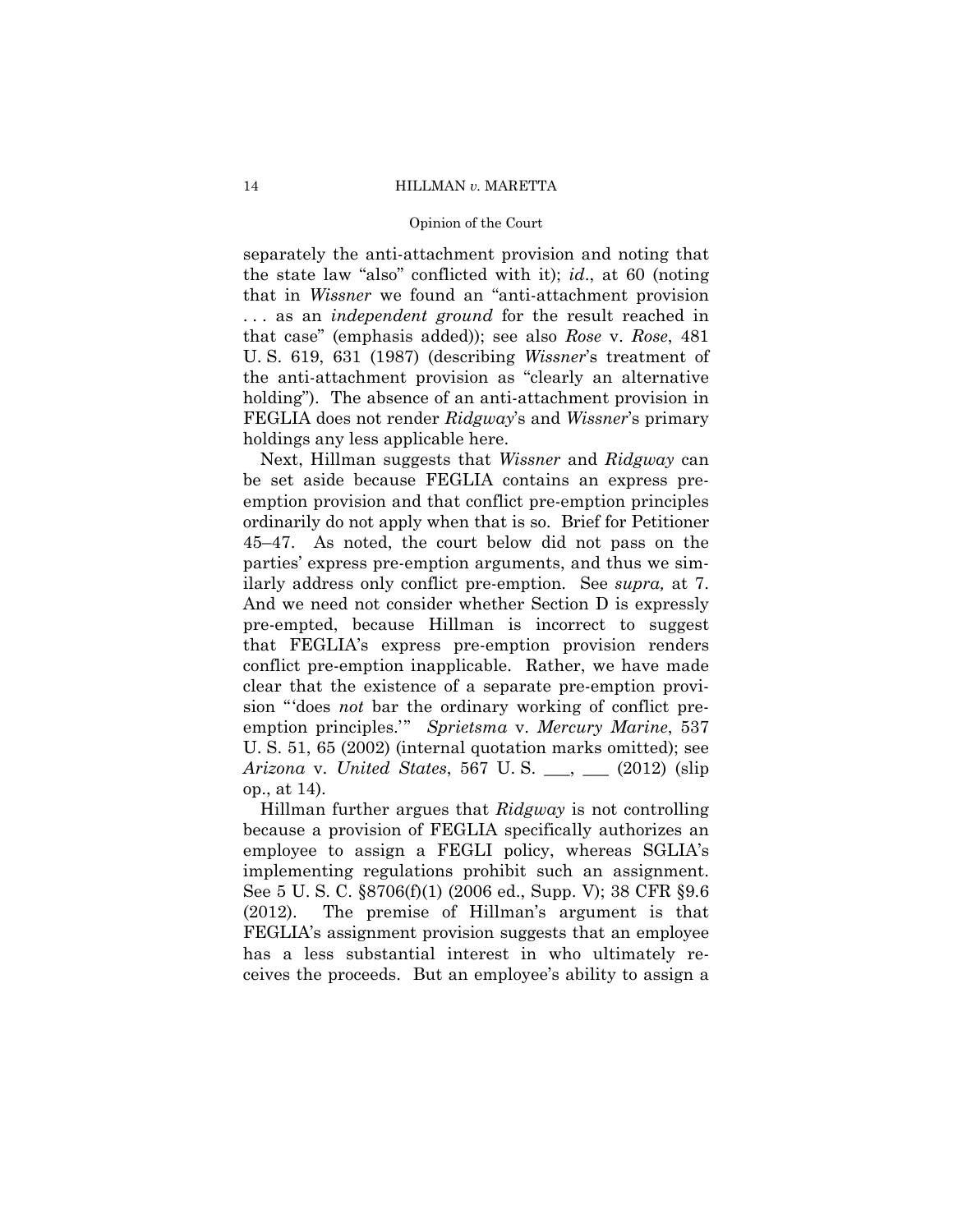FEGLI policy in fact highlights Congress' intent to allow an employee wide latitude to determine how the proceeds should be paid, whether that is to a named beneficiary that he selects, or indirectly through the assignment of the policy itself to someone else.

Finally, Hillman attempts to distinguish *Ridgway* and *Wissner* because Congress enacted the statutes at issue in those cases with the goal of improving military morale. Brief for Petitioner 47–51. Congress' aim of increasing the morale of the armed services, however, was not the basis of our pre-emption analysis in either case. See *Wissner*, 338 U. S., at 658–659; *Ridgway*, 454 U. S., at 53–56.

\* \* \*

Section D is in direct conflict with FEGLIA because it interferes with Congress' objective that insurance proceeds belong to the named beneficiary. Accordingly, we hold that Section D is pre-empted by federal law. The judgment of the Virginia Supreme Court is affirmed.

*It is so ordered.*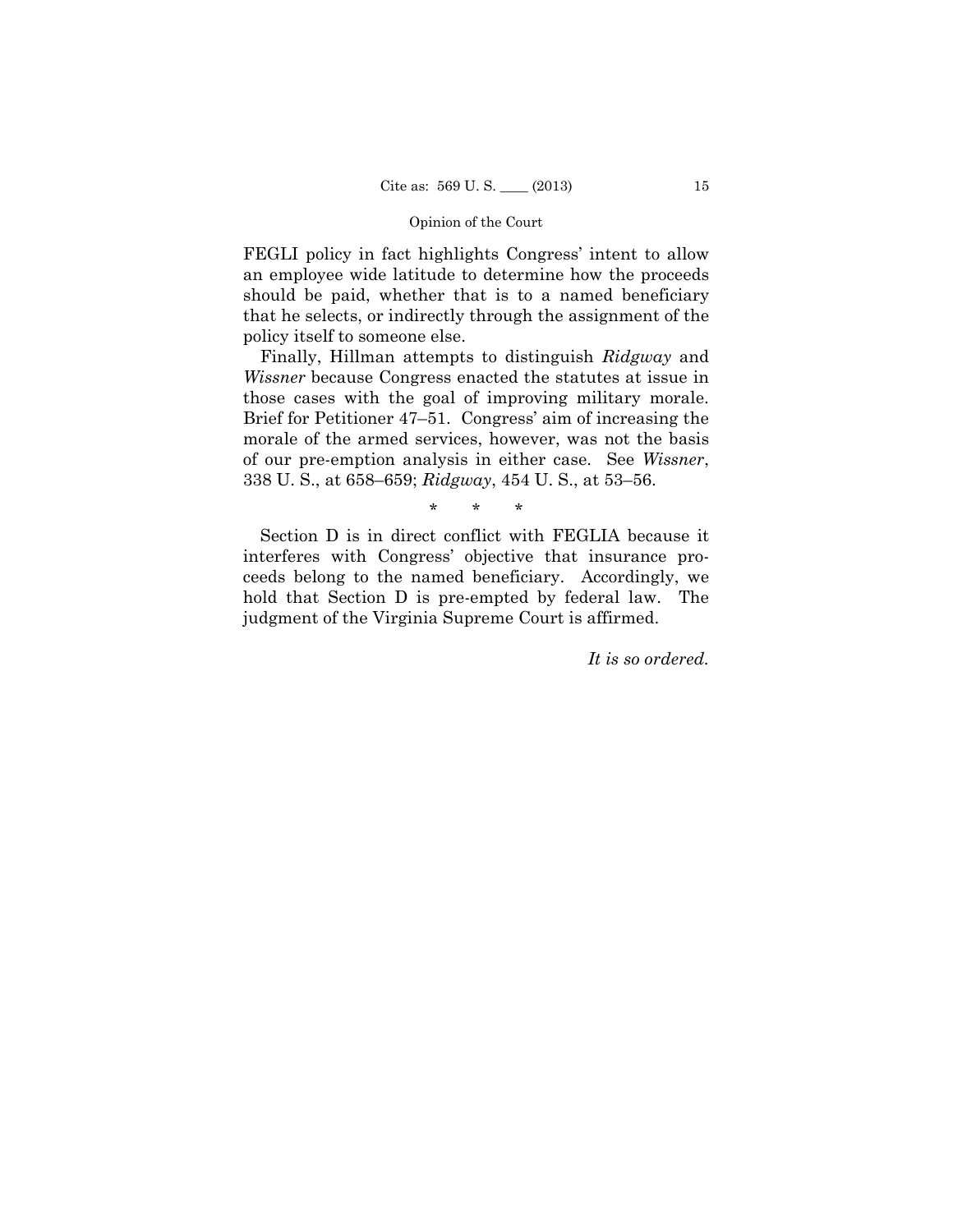# $\frac{1}{2}$  , where  $\frac{1}{2}$ **SUPREME COURT OF THE UNITED STATES**

### $\frac{1}{2}$  ,  $\frac{1}{2}$  ,  $\frac{1}{2}$  ,  $\frac{1}{2}$  ,  $\frac{1}{2}$  ,  $\frac{1}{2}$ No. 11–1221

# JACQUELINE HILLMAN, PETITIONER *v.* JUDY A. MARETTA

# ON WRIT OF CERTIORARI TO THE SUPREME COURT OF VIRGINIA

[June 3, 2013]

### JUSTICE THOMAS, concurring in the judgment.

The Court correctly concludes that §20–111.1(D) of the Virginia Code (Section D) is pre-empted by the Federal Employees' Group Life Insurance Act of 1954 (FEGLIA), 5 U. S. C. §8701 *et seq.* But I cannot join the "purposes and objectives" framework that the majority uses to reach this conclusion. *Ante,* at 6. That framework is an illegitimate basis for finding the pre-emption of state law, see *Wyeth* v. *Levine*, 555 U. S. 555, 583 (2009) (THOMAS, J., concurring in judgment), and is entirely unnecessary to the result in this case, because the ordinary meanings of FEGLIA and Section D directly conflict. Accordingly, I concur only in the judgment.

The Supremacy Clause establishes that federal law "shall be the supreme Law of the Land . . . any Thing in the Constitution or Laws of any state to the Contrary nothwithstanding." Art. VI, cl. 2. "Where state and federal law 'directly conflict,' state law must give way." *PLIVA, Inc.* v. *Mensing*, 564 U. S. (2011) (slip op., at 11) (quoting *Wyeth*, 555 U. S., at 583). As I have noted before, courts assessing whether state and federal law conflict should not engage in a freewheeling inquiry into whether state law undermines supposed federal purposes and objectives. *Id.*, at 588. Such an approach looks beyond the text of enacted federal law and thereby permits the Fed-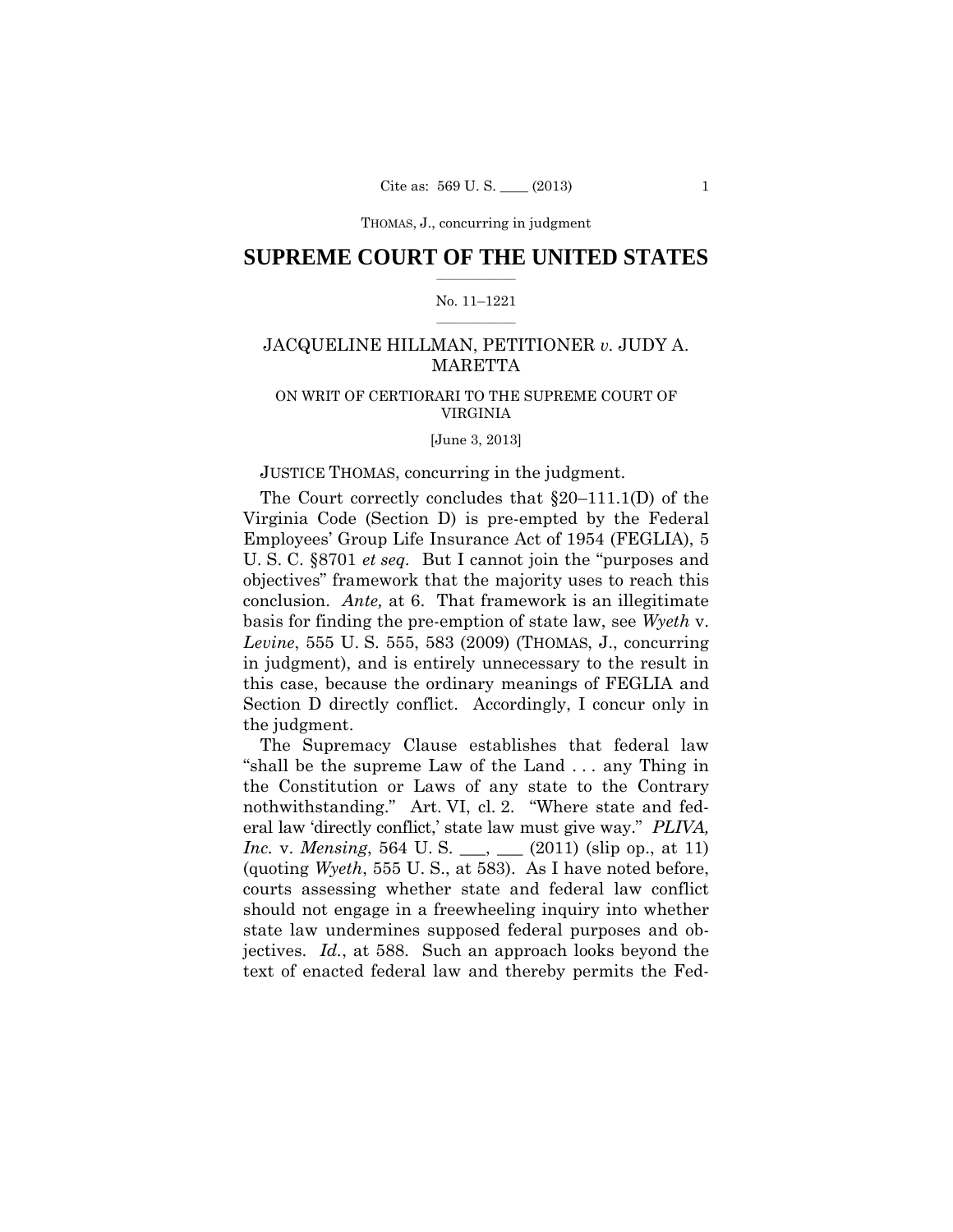eral Government to displace state law without satisfying an essential precondition to pre-emption, namely, the Bicameral and Presentment Clause. *Id.*, at 586–587. Preemption analysis should, therefore, instead hew closely to the text and structure of the provisions at issue, and a court should find pre-emption only when the "'ordinary meaning'" of duly enacted federal law "effectively repeal[s] contrary state law." *PLIVA*, *supra,* at \_\_\_–\_\_\_ (slip op., at 14–15, 17).

Applying these principles, it is clear that the ordinary meaning of FEGLIA directly conflicts with Section D. FEGLIA provides that life insurance benefits are paid according to a particular "order of precedence." 5 U. S. C. §8705(a); see also 5 CFR §870.801(a) (2013). The benefits are distributed first to "the beneficiary or beneficiaries designated by the employee in a signed and witnessed writing received before death." 5 U. S. C. §8705(a). If the insured fails to designate a beneficiary, FEGLIA provides a specific order in which benefits must be distributed: next to "the widow or widower of the employee"; absent a widow or widower, to "the child or children of the employee and descendants of [the] deceased children"; and so on. *Ibid.*; *ante*, at 2. The insured has the right to change his beneficiary designation "at any time without the knowledge or consent of the previous beneficiary," and "[t]his right cannot be waived or restricted." 5 CFR §870.802(f).

Section D directly conflicts with this statutory scheme, because it nullifies the insured's statutory right to designate a beneficiary. The right to designate a beneficiary encompasses a corresponding right in the named beneficiary not only to receive the proceeds, but also to retain them. Indeed, the "right" to designate a beneficiary—as well as the term "beneficiary" itself—would be meaningless if the only effect of a designation were to saddle the nominal beneficiary with liability under state law for the full value of the proceeds. But Section D accomplishes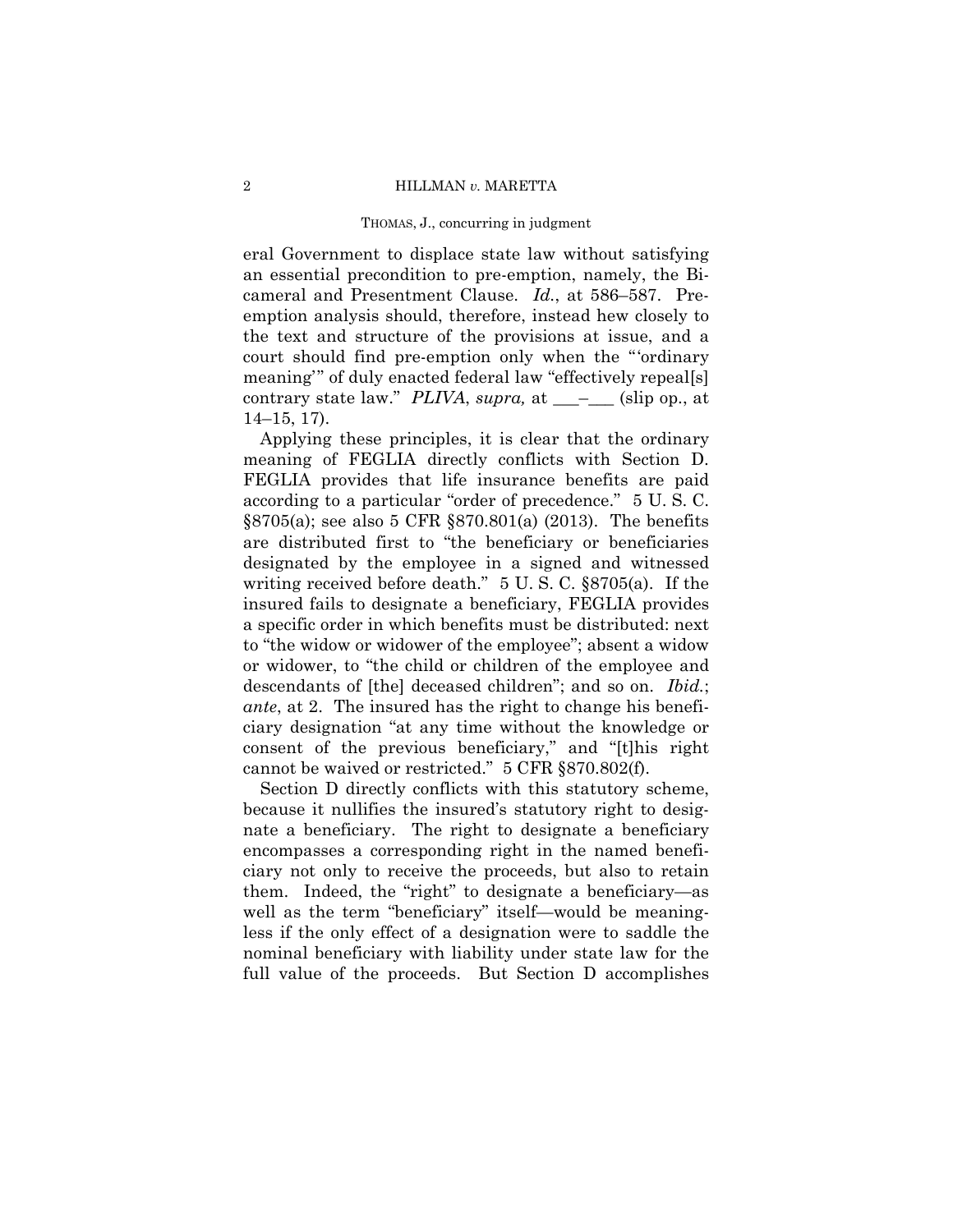exactly that: It transforms the designated beneficiary into a defendant in state court, a defendant who is now liable to the individual the State has designated as the true beneficiary. While Hillman does not insist that the insurer should have mailed the check to her (as opposed to Maretta, the designated beneficiary), Section D requires, in effect, this very result. See *ante,* at 10 ("[Section D] displaces the beneficiary selected by the insured in accordance with FEGLIA and places someone else in her stead"). If the right to designate a beneficiary means anything, we must conclude that Section D directly conflicts with FEGLIA's order of precedence.

The direct conflict between Section D and FEGLIA is also evident in the fact that Section D's only function is to accomplish what Section A would have achieved, had Section A not been pre-empted. Section A provides that,

"upon the entry of a decree of annulment or divorce from the bond of matrimony . . . , any revocable beneficiary designation contained in a then existing written contract owned by one party that provides for the payment of any death benefit to the other party is revoked. A death benefit prevented from passing to a former spouse by this section shall be paid as if the former spouse had predeceased the decedent." Va. Code Ann. §20–111.1(A) (Lexis Cum. Supp. 2012).

Both parties agree that FEGLIA pre-empts this provision. Brief for Petitioner 4–5; Brief for Respondent 2; see also 283 Va. 34, 52, 722 S. E. 2d 32, 35 (2012). And for good reason: if an insured has designated his former spouse as the beneficiary of his life insurance policy, Section A purports to "revok[e]" that designation in the event of divorce or annulment. By purporting to so alter FEGLIA's statutory order of precedence, Section A is clearly pre-empted by federal law. Tellingly, it is precisely in this context and only in this context—that Section D operates. See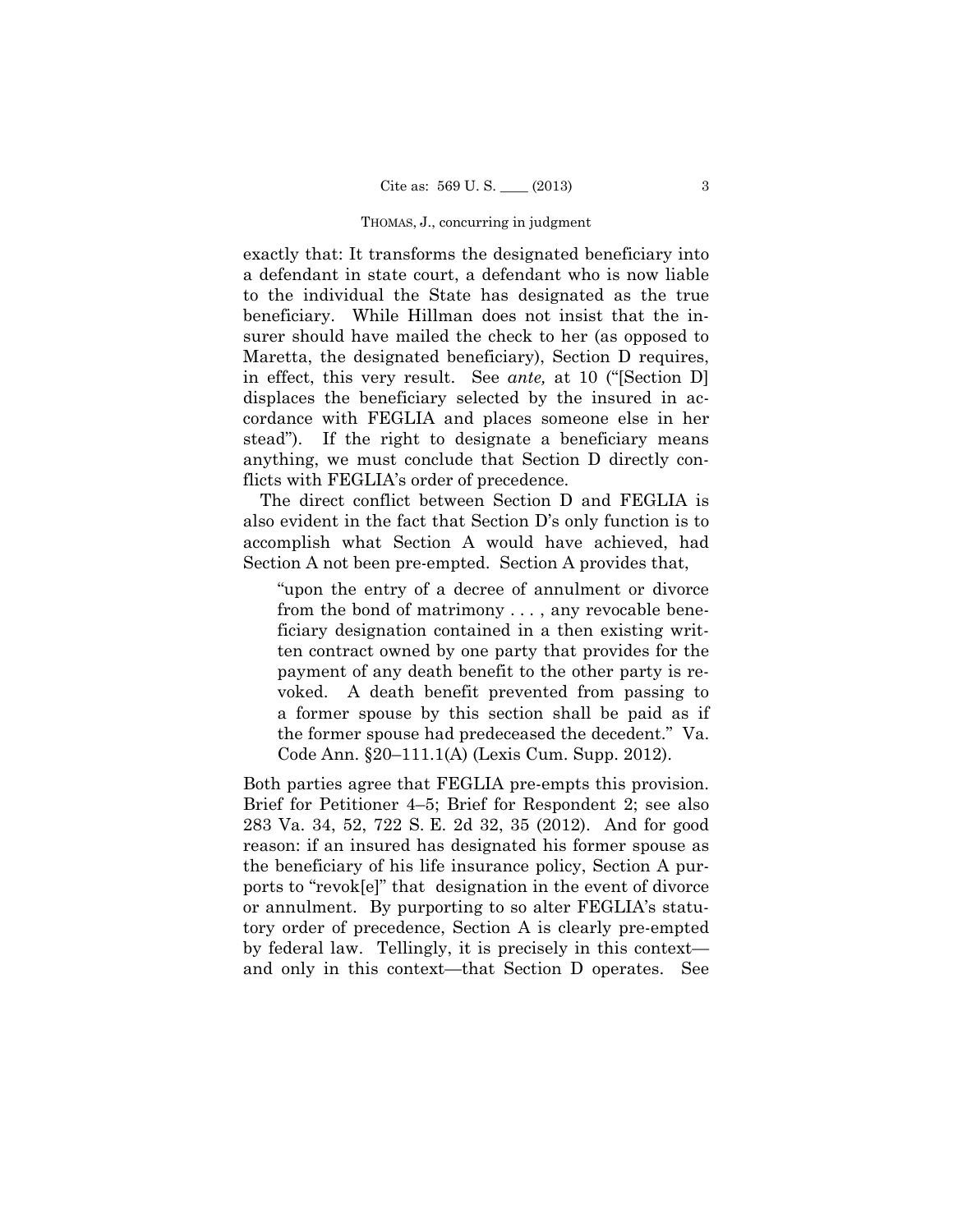§20–111.1(D). Of course, Section D does not preclude the direct payment of benefits to the designated beneficiary; however, it accomplishes the same prohibited result by transforming the designated party into little more than a passthrough for the true beneficiary. This cannot be squared with FEGLIA. Consequently, Section D must yield.

\* \* \*

For these reasons, I agree with the Court's conclusion that Section D is pre-empted and, therefore, concur in the judgment.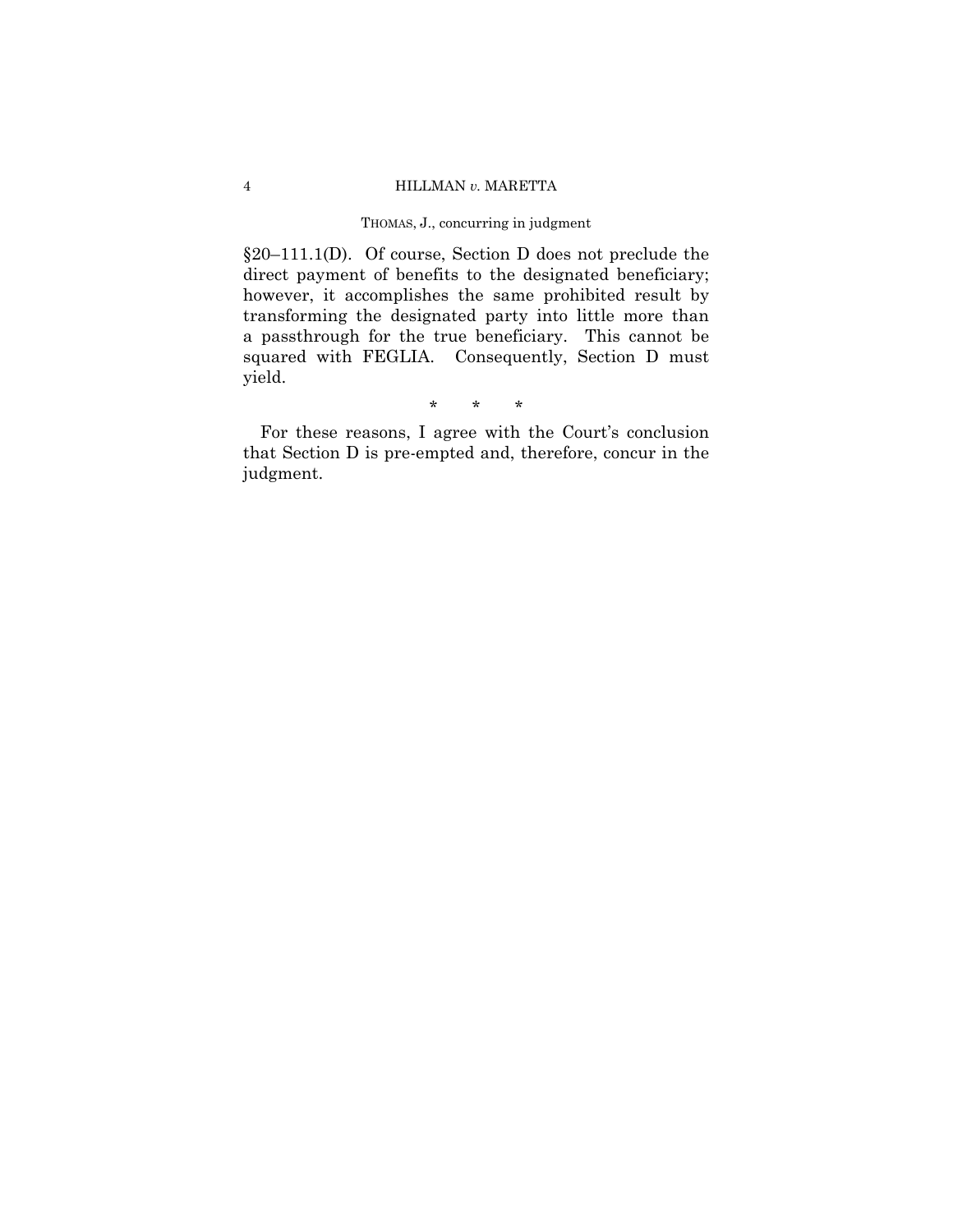ALITO, J., concurring in judgment

# $\frac{1}{2}$  , where  $\frac{1}{2}$ **SUPREME COURT OF THE UNITED STATES**

### $\frac{1}{2}$  ,  $\frac{1}{2}$  ,  $\frac{1}{2}$  ,  $\frac{1}{2}$  ,  $\frac{1}{2}$  ,  $\frac{1}{2}$ No. 11–1221

# JACQUELINE HILLMAN, PETITIONER *v.* JUDY A. **MARETTA**

# ON WRIT OF CERTIORARI TO THE SUPREME COURT OF VIRGINIA

[June 3, 2013]

### JUSTICE ALITO, concurring in the judgment.

I concur in the judgment. Because one of the purposes of the Federal Employees' Group Life Insurance Act of 1954 (FEGLIA) is to implement the expressed wishes of the insured, I would hold that a state law is pre-empted if it effectively overrides an insured's actual, articulated choice of beneficiary. The challenged provision of Virginia law has that effect.

By way of background, Va. Code Ann. §20–111.1(A) (Lexis Supp. 2012) provides that the entry of a divorce decree automatically revokes an insured's prior designation of his or her former spouse as the beneficiary of the policy. And where, as in this case, the insured remarries after the divorce and dies before making a new FEGLIA designation, the proceeds, under 5 U. S. C. §8705(a), are automatically paid to the insured's former spouse. Under the provision of Virginia law at issue here, the surviving spouse is entitled to recover those proceeds from the former spouse. See Va. Code Ann. §20–111.1(D). Section 20–111.1(D) apparently requires this result even if the insured manifests a clear contrary intent, such as by providing specifically in a recent will that the proceeds are to go to another party—for example, the insured's children by the former marriage. Because §20–111.1(D) overrides the insured's express intent (whether that intent is expressed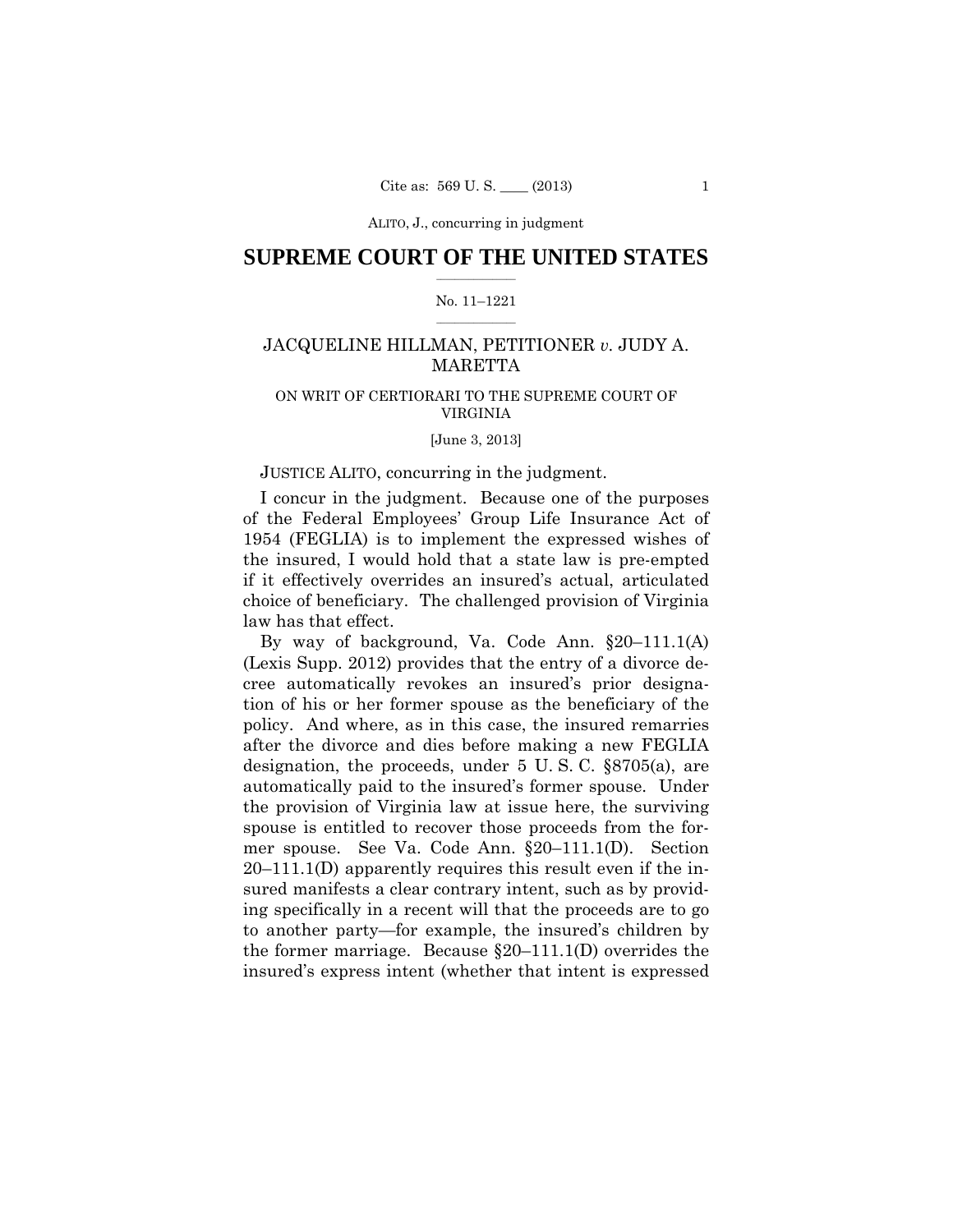#### ALITO, J., concurring in judgment

via a beneficiary designation or through other reliable means), I agree that it is pre-empted by FEGLIA.

Interpreted in light of our prior decisions in *Wissner* v. *Wissner*, 338 U. S. 655 (1950), and *Ridgway* v. *Ridgway*, 454 U. S. 46 (1981), FEGLIA seems to me to have two primary purposes or objectives.

The first is administrative convenience. It is easier for an insurance administrator to pay insurance proceeds to the person whom the insured has designated on a specified form without having to consider claims made by others based on some other ground. But §20–111.1(D) does not affect the initial payment of proceeds. It operates *after*  the funds are received by the designated beneficiary, and it thus causes no inconvenience for those who administer the payment of FEGLIA proceeds.

The second purpose or objective is the effectuation of the insured's *expressed* intent above all other considerations. That was the basis for the decisions in *Wissner* and *Ridgway,* as I understand them. In both cases, there was a conflict between a person whom the insured had designated as his beneficiary and another person whose claim to the proceeds was not based on the insured's expressed intent, and in both cases, the Court held in favor of the designated beneficiary.

The present case bears a similarity to *Wissner* and *Ridgway* in that petitioner's claim depends upon a state statute that automatically alters the ultimate recipient of a divorced employee's insurance proceeds. To be sure, Virginia's provision may well reflect the *unexpressed* preferences of the majority of insureds whose situations are similar to that of the insured in this case—that is, individuals who, after divorce and remarriage, fail to change a prior designation of a former spouse as the beneficiary of the policy. But FEGLIA prioritizes the insured's *expressed* intent. And it is telling that, on petitioner's theory, she would still be entitled to the insurance pro-